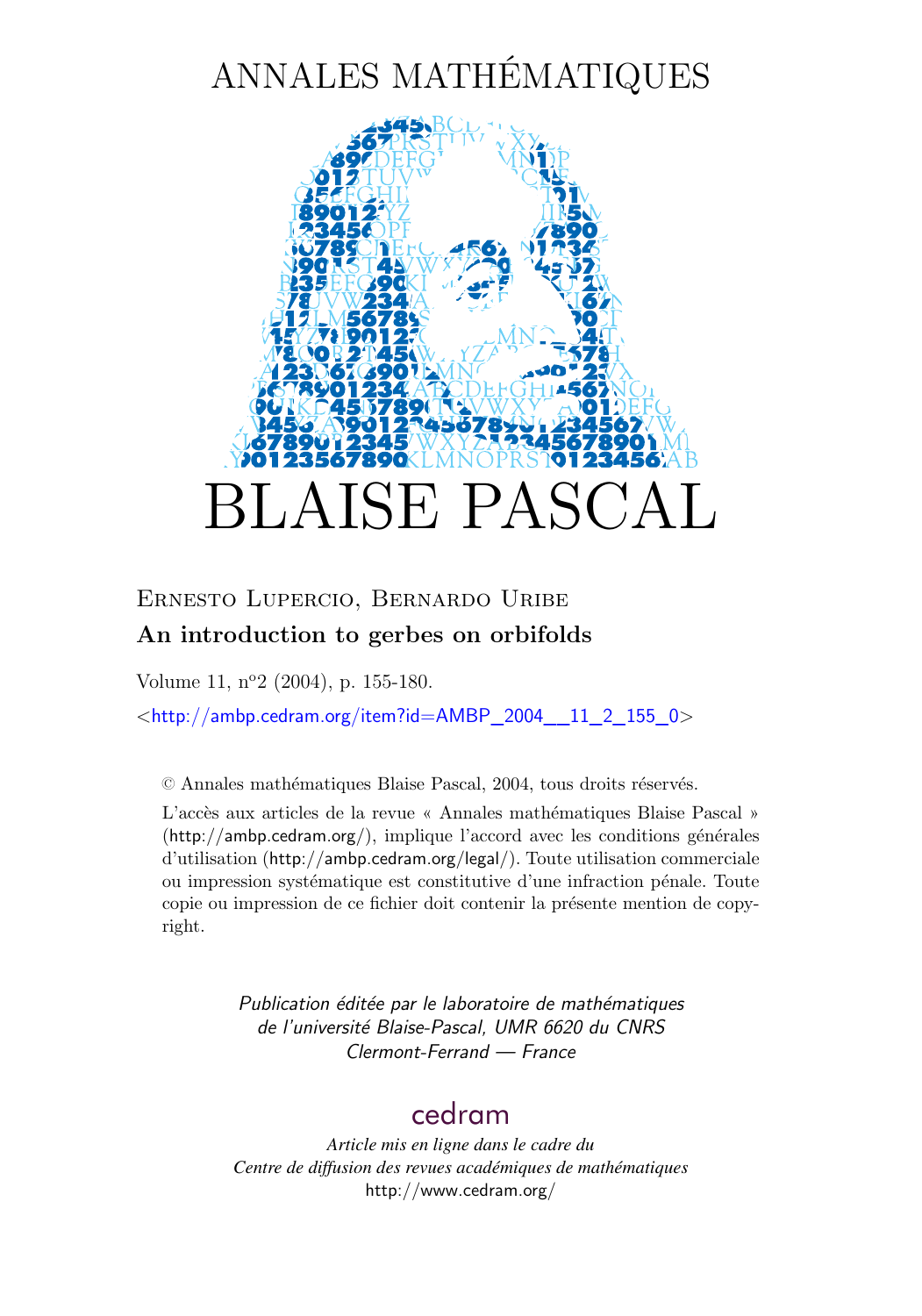Annales Mathematiques Blaise Pascal **11**, 155[-180](#page-23-0) (2004)

# **An introduction to gerbes on orbifolds**

Ernesto Lupercio<sup>1</sup> Bernardo Uribe

### **Abstract**

This paper is a gentle introduction to some recent results involving the theory of gerbes over orbifolds for topologists, geometers and physicists. We introduce gerbes on manifolds, orbifolds, the Dixmier-Douady class, Beilinson-Deligne orbifold cohomology, Cheeger-Simons orbifold cohomology and string connections.

# **Contents**

| 1 Gerbes on smooth manifolds. | 155 |
|-------------------------------|-----|
| 2 Orbifolds                   | 160 |
| 3 Gerbes over Orbifolds.      | 167 |
| 4 Holonomy                    | 171 |
| 5 Acknowledgments             | 176 |

# **1 Gerbes on smooth manifolds.**

We will start by explaining a well known example arising in electromagnetism as a motivation for the theory of gerbes. We will consider our space-time as canonically split as follows

$$
M^{4} = \mathbb{R}^{4} = \mathbb{R}^{3} \times \mathbb{R} = \{ (x_{1}, x_{2}, x_{3}, t) : x \in \mathbb{R}^{3}, t \in \mathbb{R} \}.
$$

We will consider a collection of differential forms as follows

<sup>&</sup>lt;sup>1</sup>The first author was partially supported by the National Science Foundation and Conacyt-México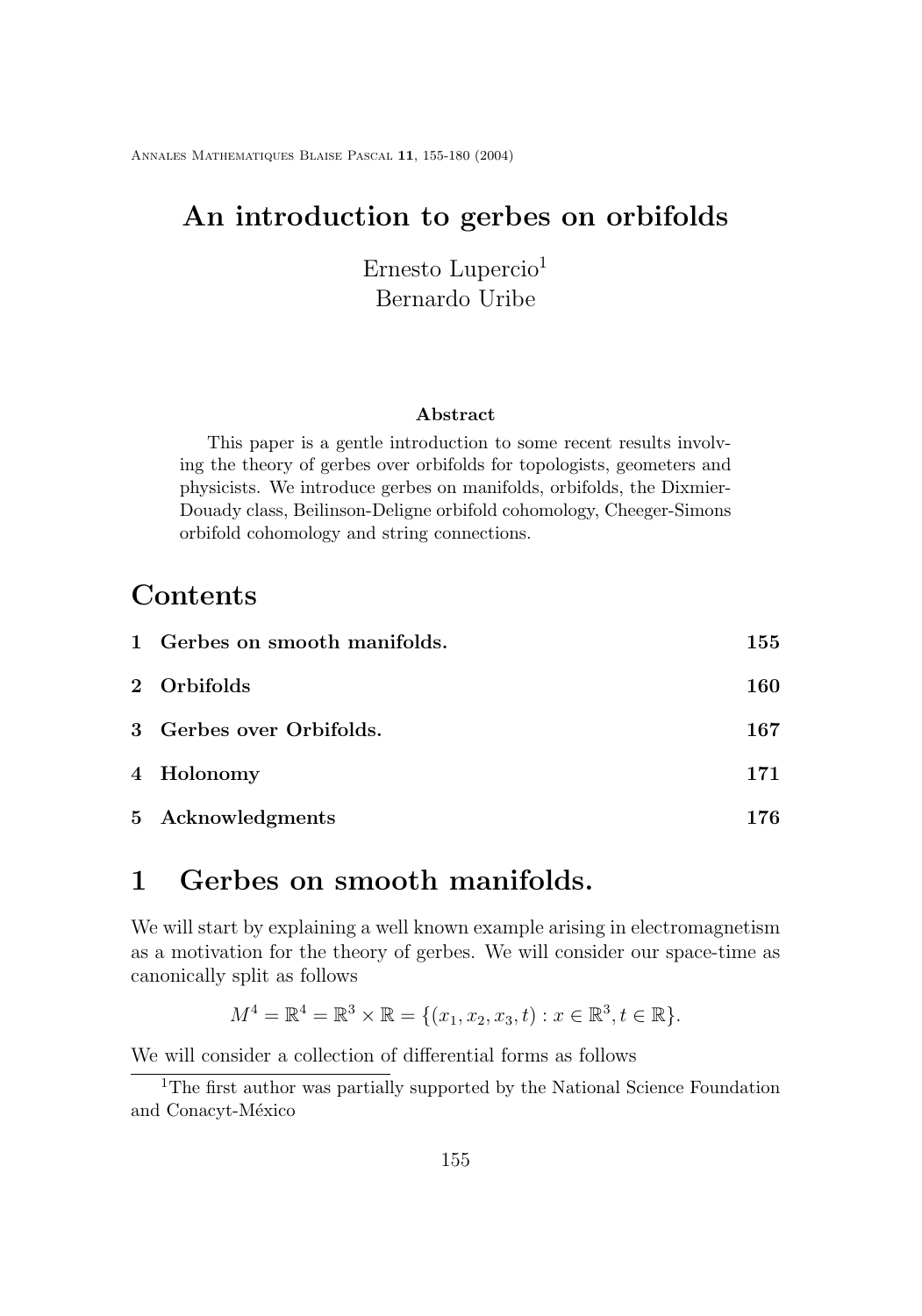- The electric field  $E \in \Omega^1(\mathbb{R}^3)$ .
- The magnetic field  $B \in \Omega^2(\mathbb{R}^3)$ .
- The electric current  $J_E \in \Omega^2(\mathbb{R}^3)$ .
- The electric charge density  $\rho_E \in \Omega^3(\mathbb{R}^3)$ .

We will assume that these differential forms *depend on* t (so to be fair  $E: \mathbb{R} \to \Omega^1(\mathbb{R}^3)$ , etc.).

We will *define* the *intensity of the electromagnetic field* by

$$
F = B - dt \wedge E \in \Omega^2(M)
$$

and the compactly supported *electric current* by

$$
j_E = \rho_E - dt \wedge J_E \in \Omega_c^3(M).
$$

We are ready to write the **Maxwell equations**. They are

$$
dF = 0, \t\t d * F = j_E.
$$

They are partial differential equations where the unknowns are the  $3 + 3$ time-dependent components of the electric and the magnetic field.

If we would like them to look more symmetric we would need to introduce "magnetic monopoles", namely a compactly supported 3-form for the magnetic charge density

$$
j_B \in \Omega_c^3(M)
$$

and rewrite the equations as

$$
dF = j_B, \t d * F = j_E.
$$

Now we let  $N_t = \mathbb{R}^3 \times \{t\}$  be a space-like slice. Then the instantaneous total electric magnetic charges are respectively

$$
\int_{N_t} j_E \quad \text{and} \quad \int_{N_t} j_B.
$$

But we prefer to consider the charges as elements in cohomology, namely

$$
Q_E^t = [j_E|_{N_t}] \in H_c^3(N_t)
$$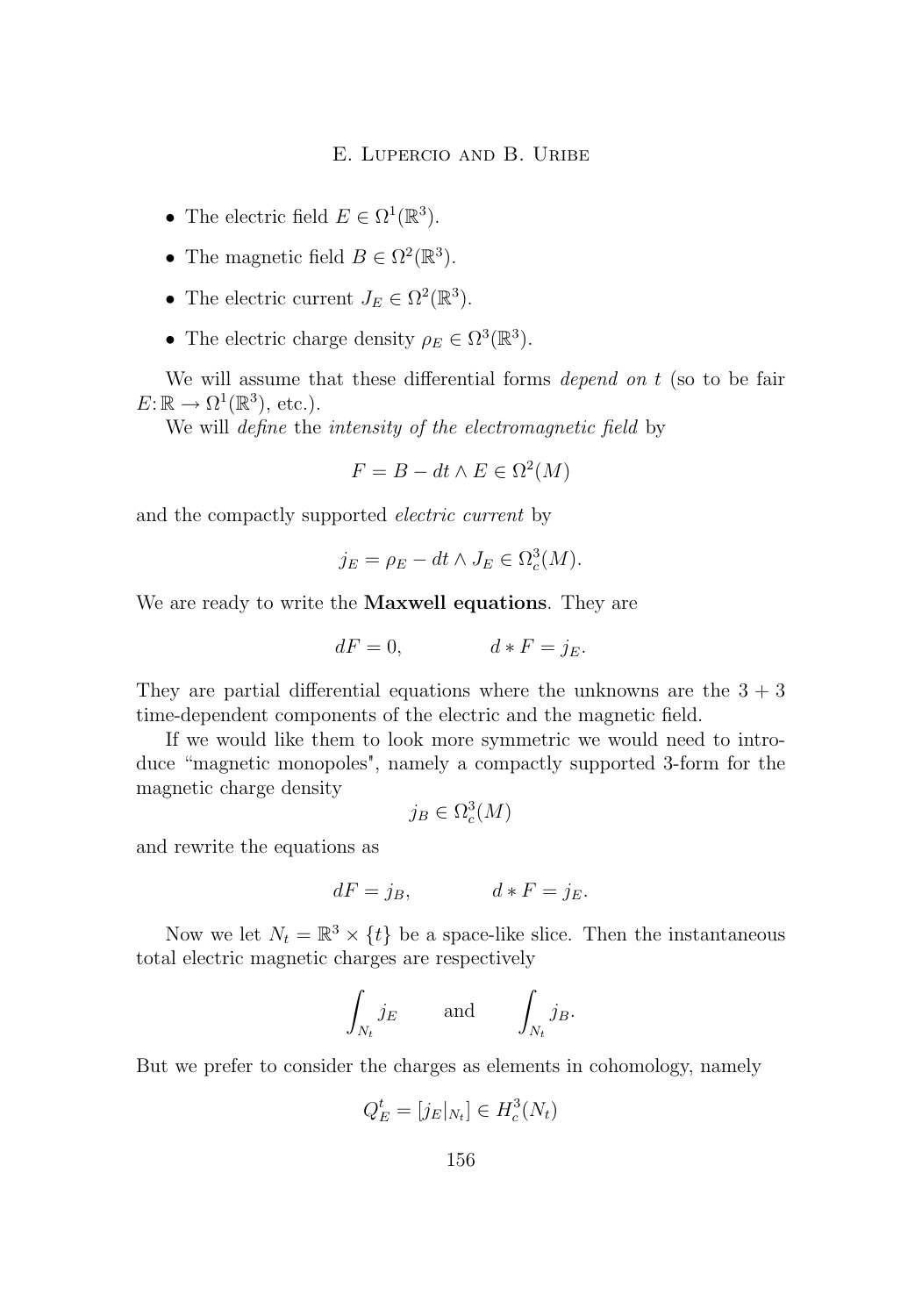and

$$
Q_B^t = [j_B|_{N_t}] \in H_c^3(N_t).
$$

Now, quantum mechanics predicts that the charges above are quantized by the so-called *Dirac quantization condition*, namely  $Q_E^t$  is in the image of the homomorphism

$$
H_c^3(N_t, \mathbb{Z}) \to H_c^3(N_t, \mathbb{R}).
$$

We can give a geometric interpretation to this quantization condition. For this purpose we must introduce the concept of (abelian) *gauge field*.

**Definition 1.1:** Let M be a manifold. A U(1)-gauge field on M consists of a line bundle with a connection on  $M$ , namely

- i) A good Leray atlas  $\mathcal{U} = \{U_i\}_i$  of M.
- ii) Smooth transition maps  $g_{ij}: U_{ij} := U_i \cap U_j \longrightarrow U(1)$ . (These are the gluing maps that define the line bundle).
- iii) A collection  $(A_i)_i$  of 1-forms  $A_i \in \Omega^1(U_i)$  that together are referred to as the field potential.
- iv) These forms must satisfy the following equations:
	- a)  $g_{ii}$  is a cocycle (i.e.  $g_{ii}g_{jk} = g_{ik}$  on  $U_{ijk} := U_i \cap U_j \cap U_k$ )
	- b)  $dA_i = dA_j$  on  $U_{ij} = U_i \cap U_j$ .
	- c)  $A_j A_i = -$ √  $\overline{-1}g_{ij}^{-1}dg_{ij}$ .
- v) The 2-form  $\omega = F = dA \in \Omega^2(M)$  is called the **curvature** of the connection A.

It is an immediate consequence of the definition that the *Bianchi identity* is satisfied, that is:

$$
dF=0
$$

and therefore we have a de Rham cohomology class  $-[F] \in H^2(M, \mathbb{R})$ .

We can use the fact that  $g_{ij}$  is a cocycle and consider its Čech cohomology class  $[g] \in H^1(M, U(1))$  where  $U(1)$  is considered as a sheaf over M. The exponential sequence of sheaves

 $0 \longrightarrow \mathbb{Z} \longrightarrow \mathbb{R} \stackrel{\exp(2\pi i)}{\longrightarrow} U(1) \longrightarrow 1$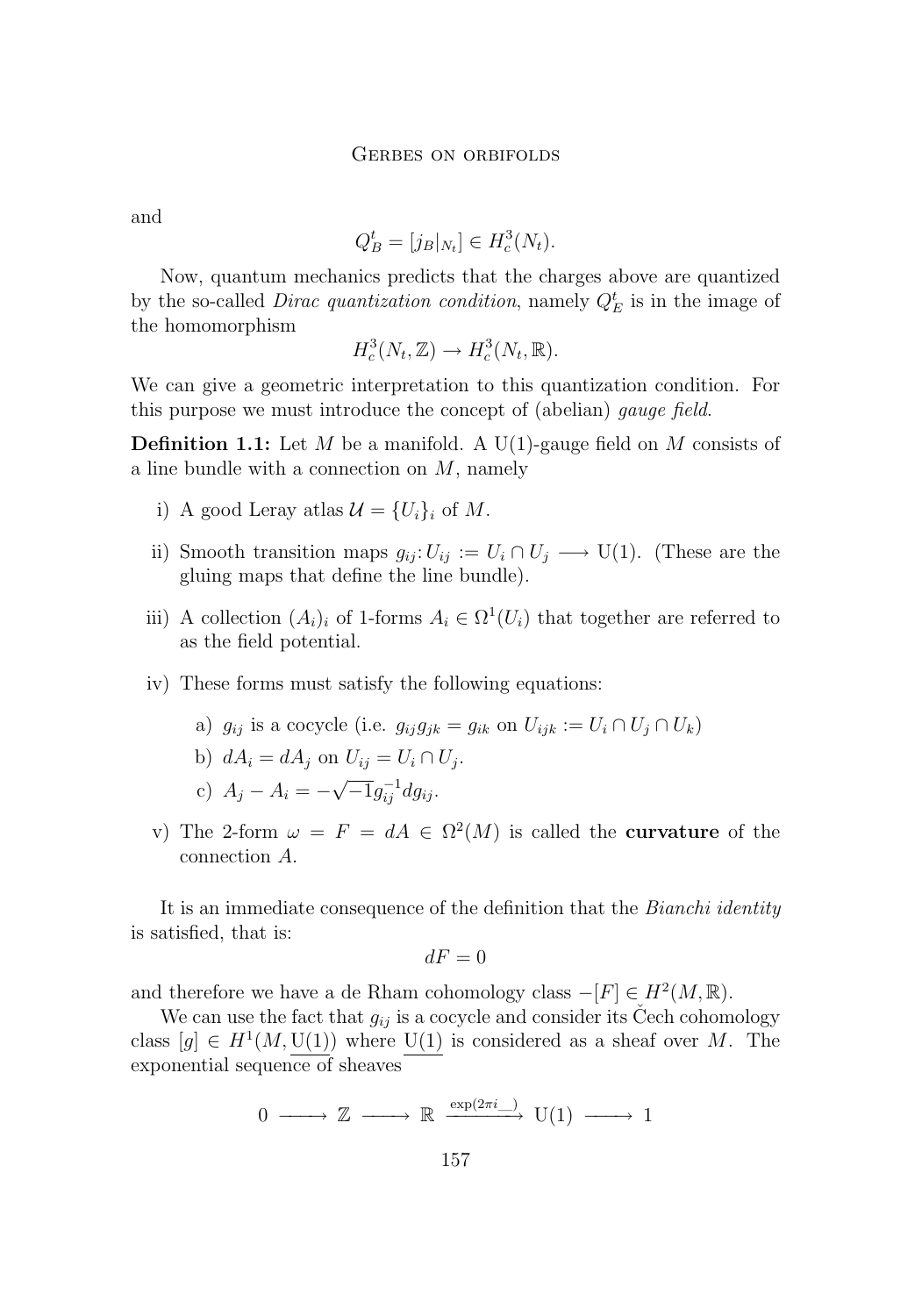immediately implies an isomorphism

$$
H^1(M, \mathrm{U}(1)) \cong H^2(M, \mathbb{Z})
$$

The class of  $[g]$  in  $H^2(M, \mathbb{Z})$  is called *the Chern class*  $c_1(L)$  of L.

It is a theorem of Weil [\[45\]](#page-26-0) that  $-[F]$  is the image of the Chern class  $c_1(L)$  under the map  $H^2(M,\mathbb{Z}) \to H^2(M,\mathbb{R})$ . The Chern class completely determines the isomorphism type of the line bundle  $L$ , but does not determine the isomorphism class of the connection.

We say that a line bundle with connection is flat if its curvature vanishes. We have therefore that if a line bundle with connection is flat then its Chern class is a torsion class.

To solve the Maxwell equations is therefore equivalent to finding a line bundle with connection that in addition satisfies the field equation  $d * F = j_E$ . Let us for a moment consider the equation in the vacuum, namely consider the case of the field equation of the form  $d * F = 0$ . We can write a rather elegant variational problem that solves the Maxwell equations in the vacuum (we learned this formulation from Dan Freed). Moreover, we can do so in a manner that exhibits fully the magnetic-electric duality of the problem. Let A' be a second connection so that  $F' = *F$ . The electromagnetic Lagrangian is

$$
L(A, A') = \int_M \left(\frac{1}{4}|F|^2 + \frac{1}{4}|F'|^2\right)dV
$$

Clearly the equations in the vacuum are the Euler-Lagrange equation for  $L(A, A')$ , namely  $\delta L = 0$ .

To add charges to the previous Lagrangian we consider a electrically charged particle whose worldline is a mapping  $\gamma$  from a compact onedimensional manifold to M. We consider the charge as an element  $q \in$  $H^0(\gamma,\mathbb{Z}) = \{q \mid q: \gamma \longrightarrow \mathbb{Z}\}.$  To identify this with the charge as an element in  $H_c^3(M, \mathbb{Z})$  we us the Gysin map in cohomology

$$
i_!\colon\! H^0(\gamma,\mathbb{Z})\longrightarrow H^3_c(M,\mathbb{Z})
$$

given by the Thom-Pontrjagin collapse map and the Thom isomorphism. We can write the new Lagrangian that includes charges

$$
L = \int_M \left(\frac{1}{4}|B|^2 + \frac{1}{4}|B'|^2\right)dV + i\int_{\gamma}\frac{1}{2}qA
$$

Several remarks are in order.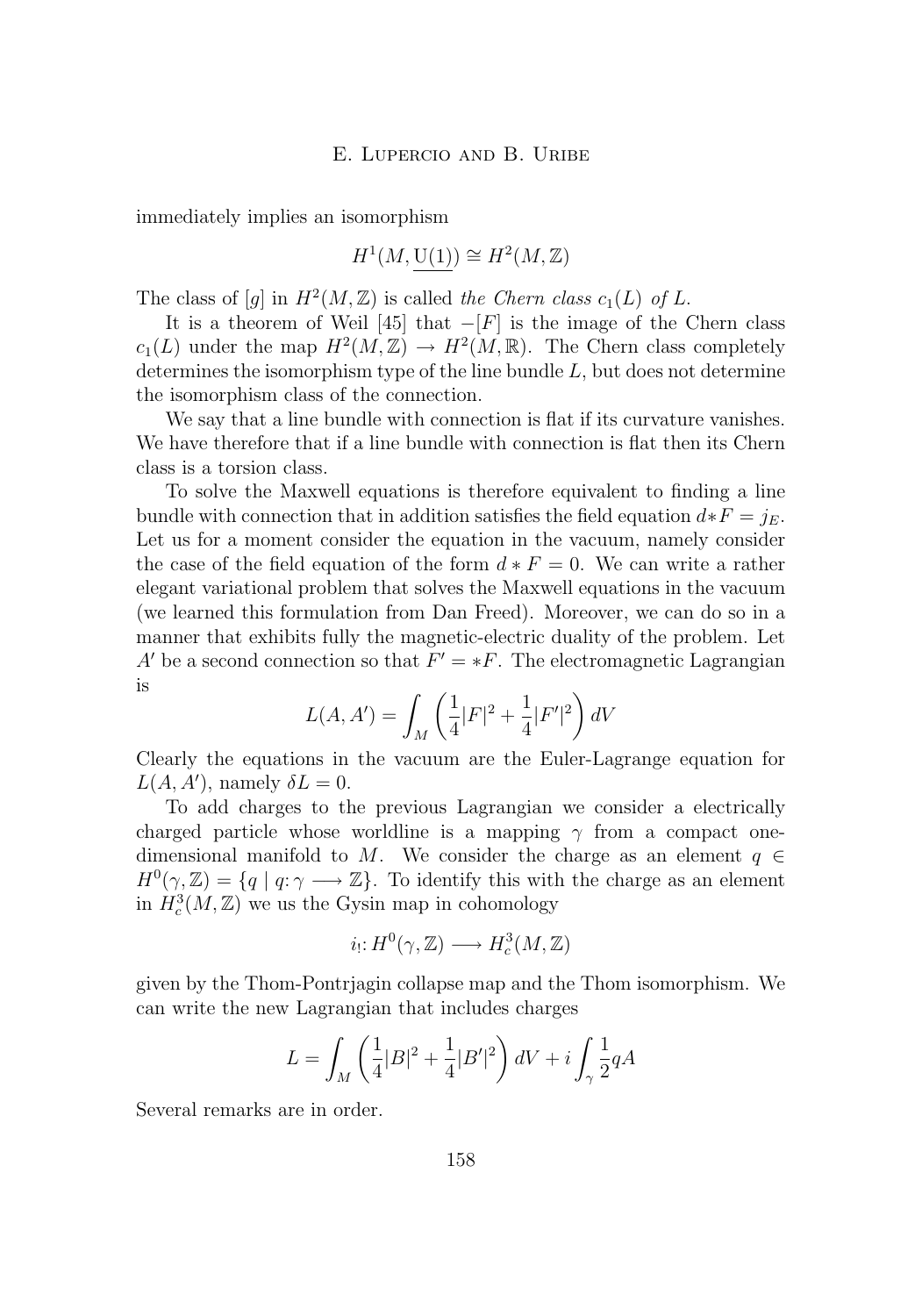#### Gerbes on orbifolds

- <span id="page-5-0"></span>• We have switched notations. We call  $B$  what we used to call  $F$ . This is unfortunate but matches better the rest of the discussion.
- It is no longer true that  $dB = 0$  (that is after all the whole point). In fact  $B$  is no longer a global form.
- Likewise A is not a global form an actually only  $\exp\left(i\int_{\gamma} qA\right)$  is well defined. Nevertheless the Lagrangian does define the correct Euler-Lagrange equations.

This situation is no longer a form of a line bundle with a connection. In spite of this, there is a geometric interpretation of the previous situation. This can be seen as a motivation for the introduction of the concept of *gerbe* (cf. [\[20\]](#page-24-0)). (For more details on the physics see [\[15,](#page-24-0) [14\]](#page-24-0).)

**Definition 1.2:** Let M be a manifold. A **gerbe** with connection on M is given by the following data:

- i) A good Leray atlas  $\mathcal{U} = \{U_i\}_i$  of M.
- ii) Smooth maps  $g_{ijk}: U_{ijk} \longrightarrow U(1)$ .
- iii) A collection  $(A_{ij})$  of 1-forms  $A_{ij} \in \Omega^1(U_{ij})$ .
- iv) A collection  $B_i$  of 2-forms  $B_i \in \Omega^2(U_i)$
- v) These forms must satisfy the following equations:
	- a)  $g_{ijk}$  is a cocycle (i.e.  $g_{ijk}g_{ijl}^{-1}g_{ikl}g_{jkl}^{-1} = 1$ ). √
	- b)  $A_{ij} + A_{jk} A_{ik} = -1d\log g_{ijk}$
	- c)  $B_i B_i = dA_{ii}$
- vi) The global 3-form  $\omega = dB \in \Omega^3(M)$  is called the **curvature** of the gerbe with connection  $(g, A, B)$ .

The class  $[g_{ijk}] \in H^2(M, U(1)) \cong H^3(M, \mathbb{Z})$  (where the isomorphism is induced by the exponential sequence of sheaves) is called the *Dixmier-Douady* class of the gerbe and is denoted by  $dd(g)$ . Just as before the class  $[\omega] \in H^3(M,\mathbb{R})$  in de Rham cohomology is the real image of the Dixmier-Douady class  $dd(g) \in H^3(M, \mathbb{Z})$ .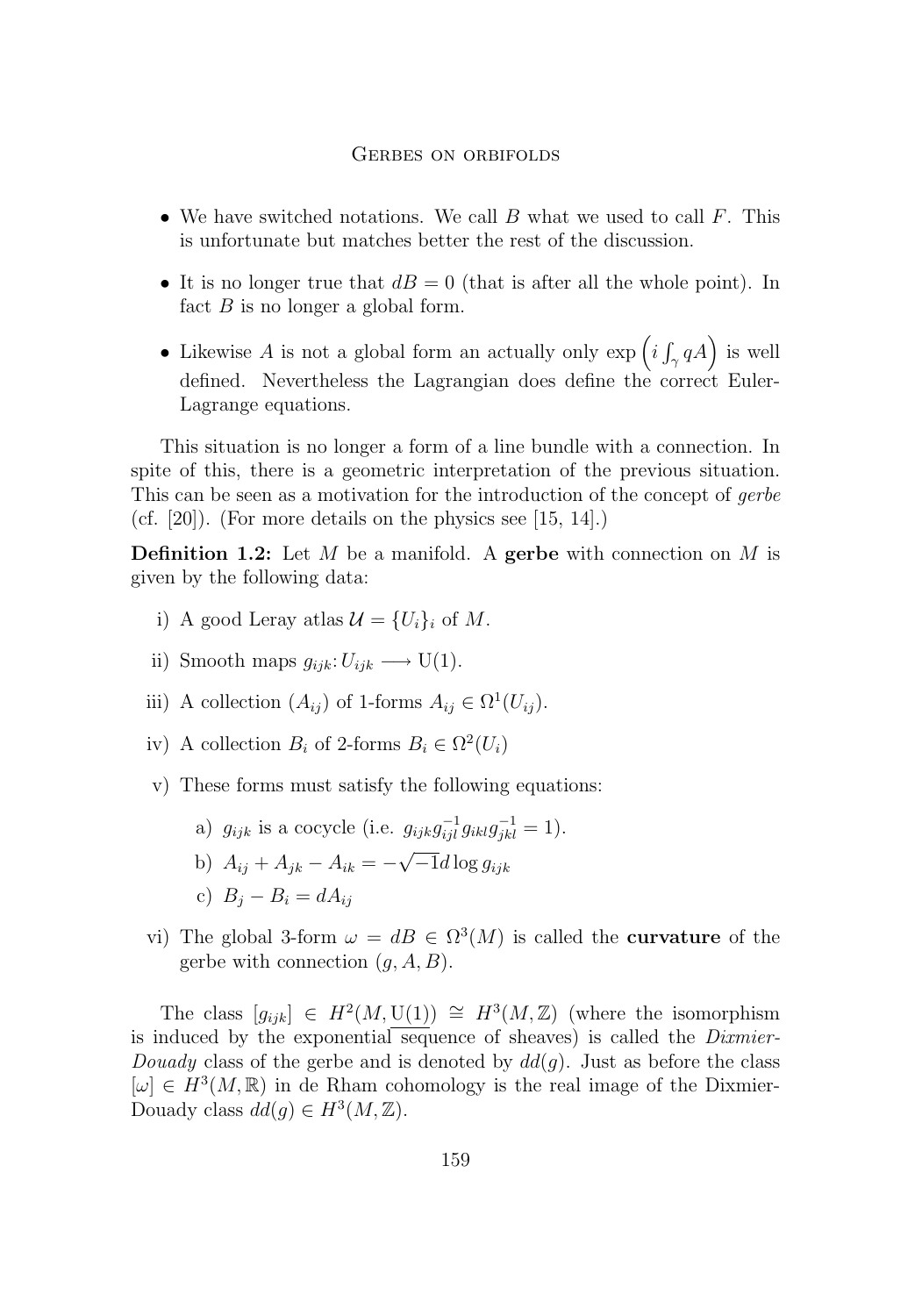<span id="page-6-0"></span>Gerbes on M are classified up to isomorphism by their Dixmier-Douady class  $dd(g) \in H^3(M, \mathbb{Z})$ . This again ignores the connection altogether. In any case we have the following fact.

**Proposition 1.3:** *An isomorphism class of a gerbe on* M *is the same as an isomorphism class of an infinite-dimensional Hilbert projective bundle on* M*.*

**PROOF:** We will use Kuiper's theorem that states that the group  $U(\mathcal{H})$  of unitary operators in a Hilbert space  $\mathcal H$  is contractible, and therefore one has

 $\mathbf{P}(\mathbb{C}^{\infty}) \simeq K(\mathbb{Z}, 2) \simeq BU(1) \simeq U(\mathcal{H})/U(1) = \mathbf{P}U(\mathcal{H}).$ 

This fact immediately implies  $K(\mathbb{Z}, 3) \simeq BPU(\mathcal{H})$ . Hence the class  $dd(q) \in$  $H^3(X,\mathbb{Z}) = [X, K(\mathbb{Z},3)] = [X, BPU(\mathcal{H})]$  produces a Hilbert projective bundle E.  $\Box$ 

In fact more is true. The collection of all gerbes in  $M$  form a group under tensor product since  $U(1)$  is abelian (multiplication of the cocycles), and so do the set of all Hilbert projective bundles. One can prove that these two groups are isomorphic.

A gerbe with connection is said to be *flat* if its curvature vanishes. Notice the following consequence of this fact,

**Proposition 1.4:** *A gerbe with connection is flat if and only if* dd(g) *is a torsion class in cohomology. This is the case if and only if the projective bundle* E *is finite dimensional.*

PROOF: This is true because of a result of Serre [\[13\]](#page-24-0) valid for any CWcomplex M. It states that if a class  $\alpha \in H^3(M, \mathbb{Z})$  is a torsion element then there exists a principal bundle  $Z \to M$  with structure group  $PU(n)$  so that when seen as an element  $\beta \in [M, BPU(n)] \rightarrow [M, BPU] = [M, BBU(1)] =$  $[M, BK(\mathbb{Z}, 2)] = [M, K(\mathbb{Z}, 3)] = H^3(M, \mathbb{Z})$  then  $\alpha = \beta$ . In other words, the image of  $[M, BPU(n)] \rightarrow H^3(M, \mathbb{Z})$  is exactly the subgroup of torsion elements that are killed by multiplication by  $n$ .  $\Box$ 

We refer the reader to the papers [\[4,](#page-23-0) [6\]](#page-23-0) for gerbes from the point of view of bundle gerbes.

# **2 Orbifolds**

The notion of orbifold was first introduced by Satake in his seminal paper [\[40\]](#page-26-0). In this 1956 paper Satake defines for the very first time the concept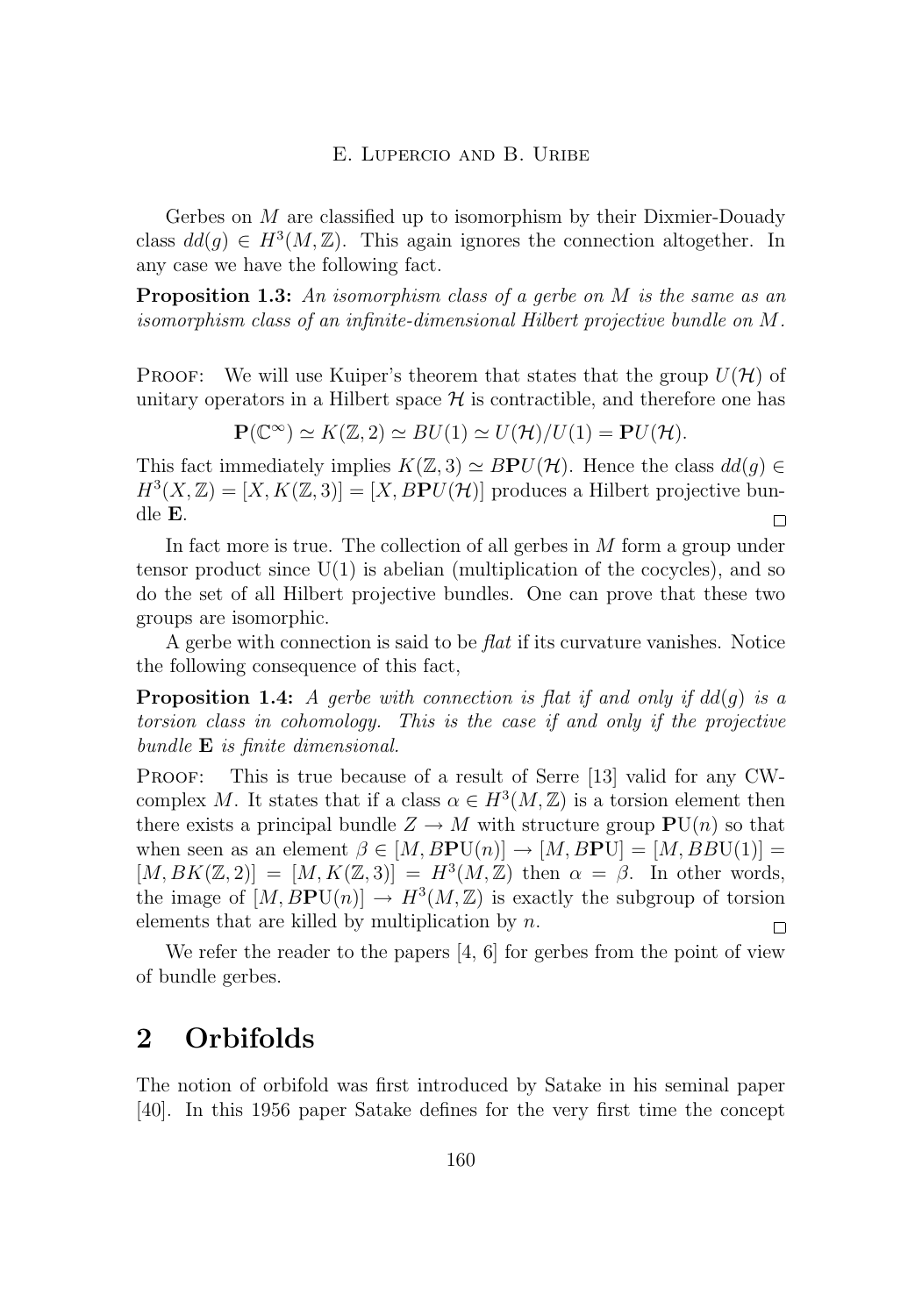#### Gerbes on orbifolds

of an orbifold by means of orbifold atlases whose charts Satake calls local uniformizing systems. The name that orbifolds take in this early work are V −*manifolds*. Quite remarkably he already works with a version of Čech groups. He goes on to prove the De Rham theorem and Poincaré duality with rational coefficients. For about two decades the japanese school carried out brilliantly the study of orbifolds. It deserves special mention the work of Tetsuro Kawasaki. In his papers of the late 70's Kawasaki generalizes index theory to the orbifold setting [\[22,](#page-24-0) [23,](#page-24-0) [24\]](#page-24-0). Another important work along these veins in the work of Thurston specially his concept of orbifold fundamental group [\[43\]](#page-26-0)

Somewhat independently the algebraic geometers developed the concept of *stack* in order to deal with moduli problems. As it happens orbifolds arise quite naturally from the very same moduli problems and it didn't take long to realize that the theory of stacks provided another way of understanding the category of orbifolds, and viceversa. For example, the Deligne-Mumford moduli stack  $\mathcal{M}_q$  for genus g curves [\[10\]](#page-23-0) is in fact an orbifold. This is one of the reasons for the importance of orbifolds, many moduli spaces are better understood as orbifolds. The paper of Artin [\[2\]](#page-23-0) is the place where a very explicit conection with groupoid atlases takes place for the first time. Implicitly these ideas are already present in Grothendieck's toposes [\[3\]](#page-23-0). The groupoiod approach to orbifolds is finally carried out by Haefliger [\[19\]](#page-24-0) and by Moerdijk and his collaborators [\[32,](#page-25-0) [35,](#page-25-0) [9,](#page-23-0) [34\]](#page-25-0). In this work they put forward the important concept of Morita equivalence.

The interest in orbifolds in physics can be traced back to the work of Dixon, Harvey, Vafa and Witten [\[11,](#page-23-0) [12\]](#page-24-0) where motivated by superstring compactification they introduce an orbifold theory using a K3 with 27 singular points. It is there that the orbifold Euler characteristic is defined motivated by the physics. It is a remarkably insightful notion of their work to realize that their results depend only on the orbifold and not on group actions, for all their example are global orbifolds. This work produced an explosion of activity related to orbifolds in the physics community. The introduction to the mathematics side of the geometrization of many of these ideas and results is due to Chen and Ruan. Their highly influential papers [\[8,](#page-23-0) [39\]](#page-26-0) introduced many concepts from the physics literature rigorously into symplectic and algebraic geometry. In this work orbifolds are completely general, not necessarily global quotients. In particular they discovered a remarkable cohomology (the Chen-Ruan cohomology) that was never looked for by mathematicians before, that is amenable to mirror symmetry and is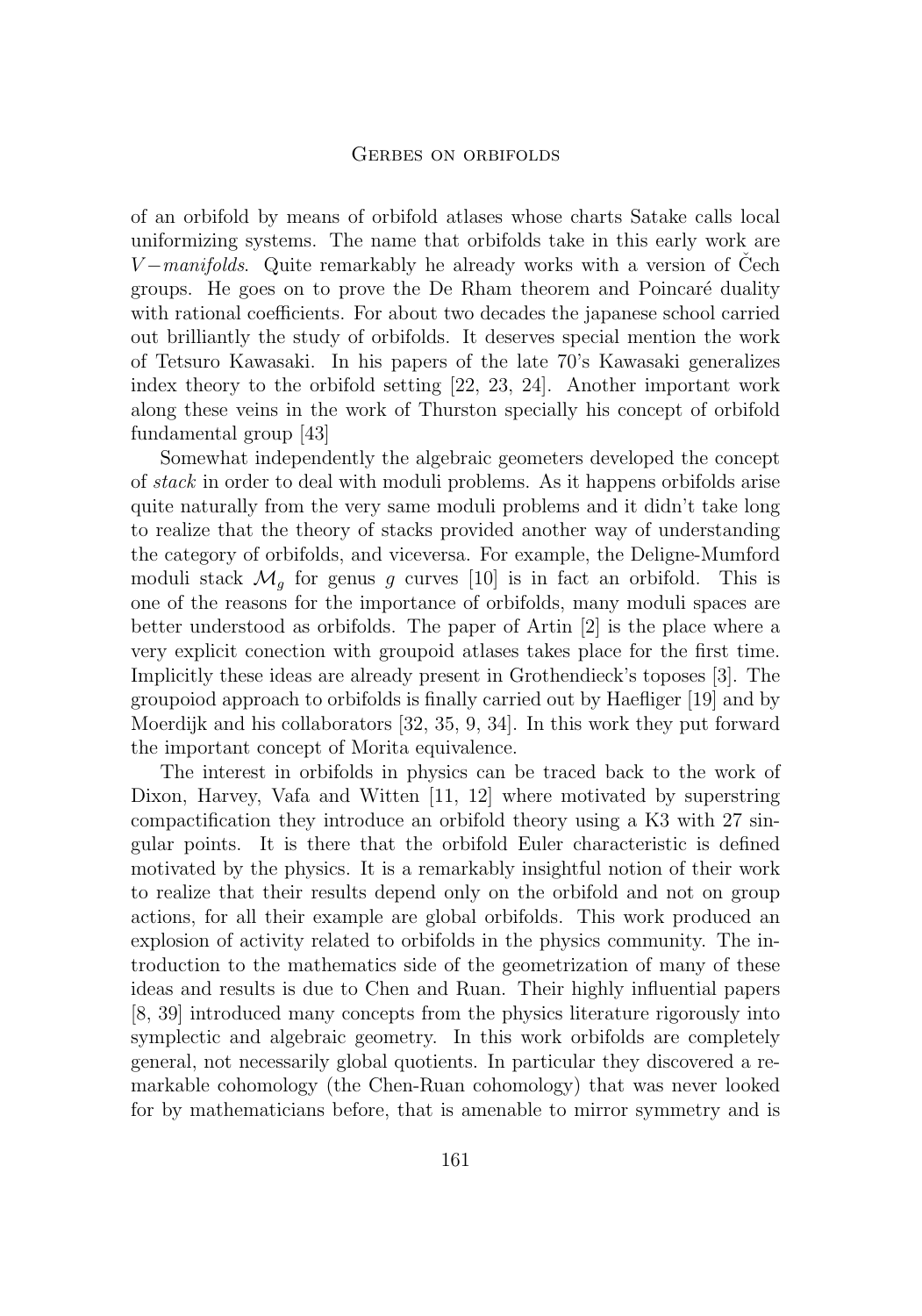### E. LUPERCIO AND B. URIBE

<span id="page-8-0"></span>the object of very intense research as we write this. Ruan himself introduced twistings (related to the B-field in string theory) into his theory, and it was his work that motivated us to consider gerbes over orbifolds in the first place.

The definition of an orbifold is quite involved. We will start by trying to motivate the definition with a few examples.

**Example 2.1:** Let  $M = T^2 = S^1 \times S^1$  be a two-dimensional torus, and let  $G = \mathbb{Z}_2$  be the *finite* subgroup of diffeomorphisms of M given by the action

$$
(z,w)\mapsto (\bar{z},\bar{w})
$$

It is not hard to show that while the quotient space  $X = M/G$  is topologically a sphere it is impossible to put a smooth structure on  $X$  so that the quotient map  $M \longrightarrow X$  will become smooth. It is in this sense that we say that X is not a smooth manifold.

What we can still do is to enlarge the category of smooth manifolds to a bigger category called the category of *orbifolds*. Once we do this by considering the orbifolds M and X the natural orbifold map  $M \longrightarrow X$  is smooth.



While the orbifold M contains exactly the same amount of information as M the orbifold  $X = [M/G]$  (known as a pillowcase) contains more information than the quotient space  $X = M/G$ . For example X remembers that the action had 4 fixed points each with stabilizer  $G$ . It remembers in fact the stabilizer of every point, and how these stabilizers fit together. On the other hand X does not remember neither the manifold  $M$  nor the group  $G$ . In fact if we define N to be two disjoint copies of M and  $H = G \times G$  to act on M by letting  $G \times 1$  act by conjugation on both copies as before, and  $1 \times G$  act by swapping the copies then

$$
X = [M/G] = [N/H].
$$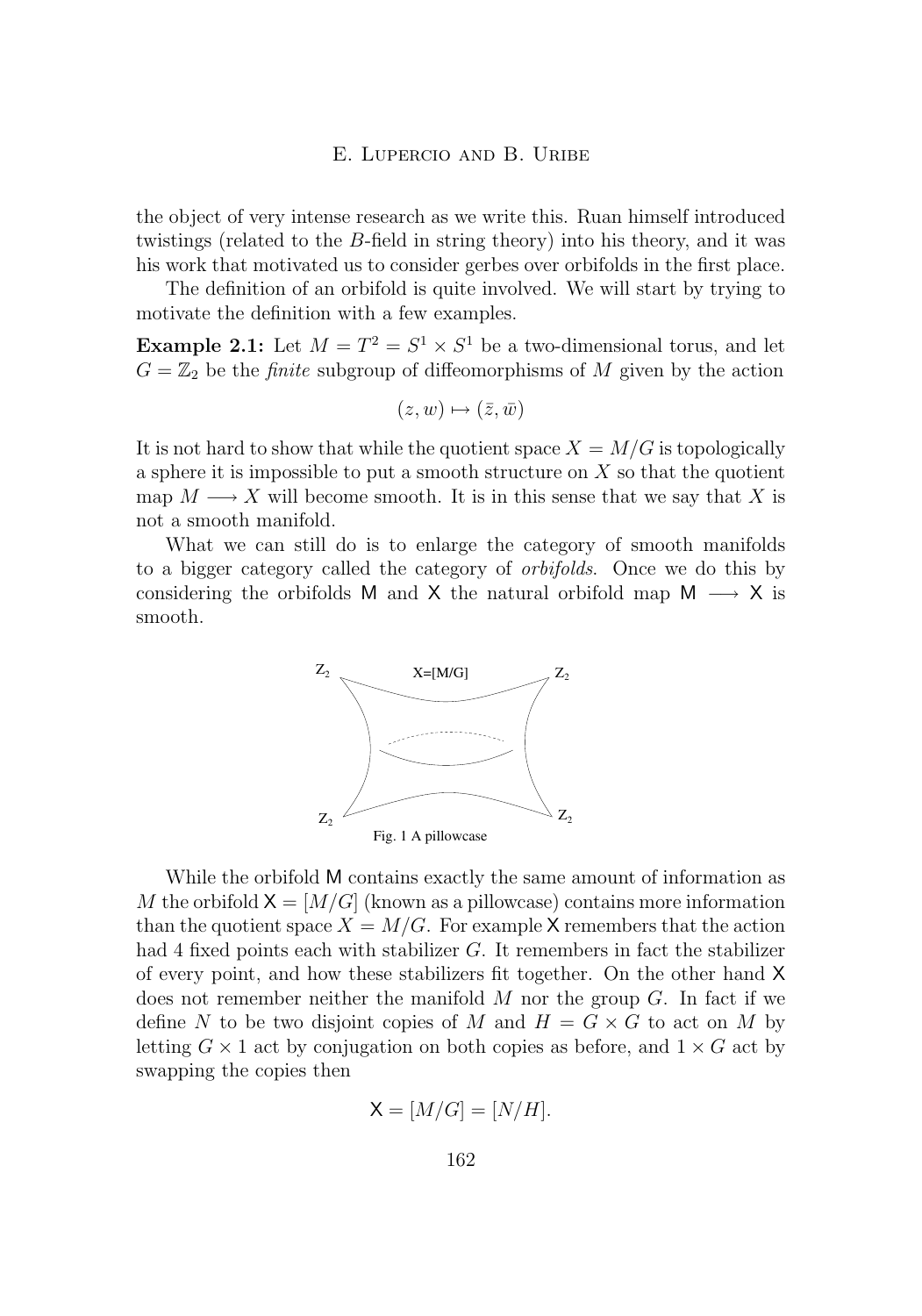**Example 2.2:** Not every orbifold can be obtained from a finite group acting on a manifold. An orbifold is always *locally* the quotient of a manifold by a finite group but this may fail globally. For example consider the teardrop:



Fig. 2 Teardrop Orbifold

This orbifold may be obtained by gluing two global quotients. Consider the orbifold  $X_1 = [\mathbb{C}/\mathbb{Z}_2]$  where  $\mathbb{Z}_2$  acts by the holomorphic automorphism  $z \mapsto -z$ . Let  $X_2 = \mathbb{C}$  simply be the complex plane. Then we have in the category of orbifolds a diagram of inclusions

 $X_1 \longleftarrow \mathbb{C}^* \longrightarrow X_2$ 

and therefore we can glue  $X_1$  and  $X_2$  along  $\mathbb{C}^*$  obtaining the teardrop X.

Notice that by the Lefschetz fixed point theorem it is not possible to obtain the teardrop as a global quotient of a manifold by a finite group. Nevertheless it is possible to recover the teardrop as the quotient of the manifold  $\mathbb{C}^2 \setminus \{0\}$  by the action of the lie group  $\mathbb{C}^*$ . The action being  $(z_1, z_2)$ .  $\lambda \mapsto (\lambda z_1, \lambda^2 z_2).$ 

**Example 2.3:** The present example only deals with smooth manifolds, so let M be a smooth manifold. It is well known that a smooth manifold is a pair  $(M, U)$  of a (Hausdorff, paracompact) topological space M together with an atlas  $\mathcal{U} = \{U_i\}_{i \in I}$ , and is only by abuse of notation that we speak of a manifold M. In fact a smooth manifold is actually an equivalence class of a pair  $[M, \mathcal{U}]$  where we say that  $(M, \mathcal{U}_1) \sim (M, \mathcal{U}_2)$  if and only if there is a common refinement  $(M, \mathcal{U}_3)$  of the atlas.

We can say this in a slightly different way that will be easier to generalize to the case of orbifolds. To have a pair  $(M, \mathcal{U})$  is the same thing as to have a small topological category  $M_{\mathcal{U}}$  defined as follows.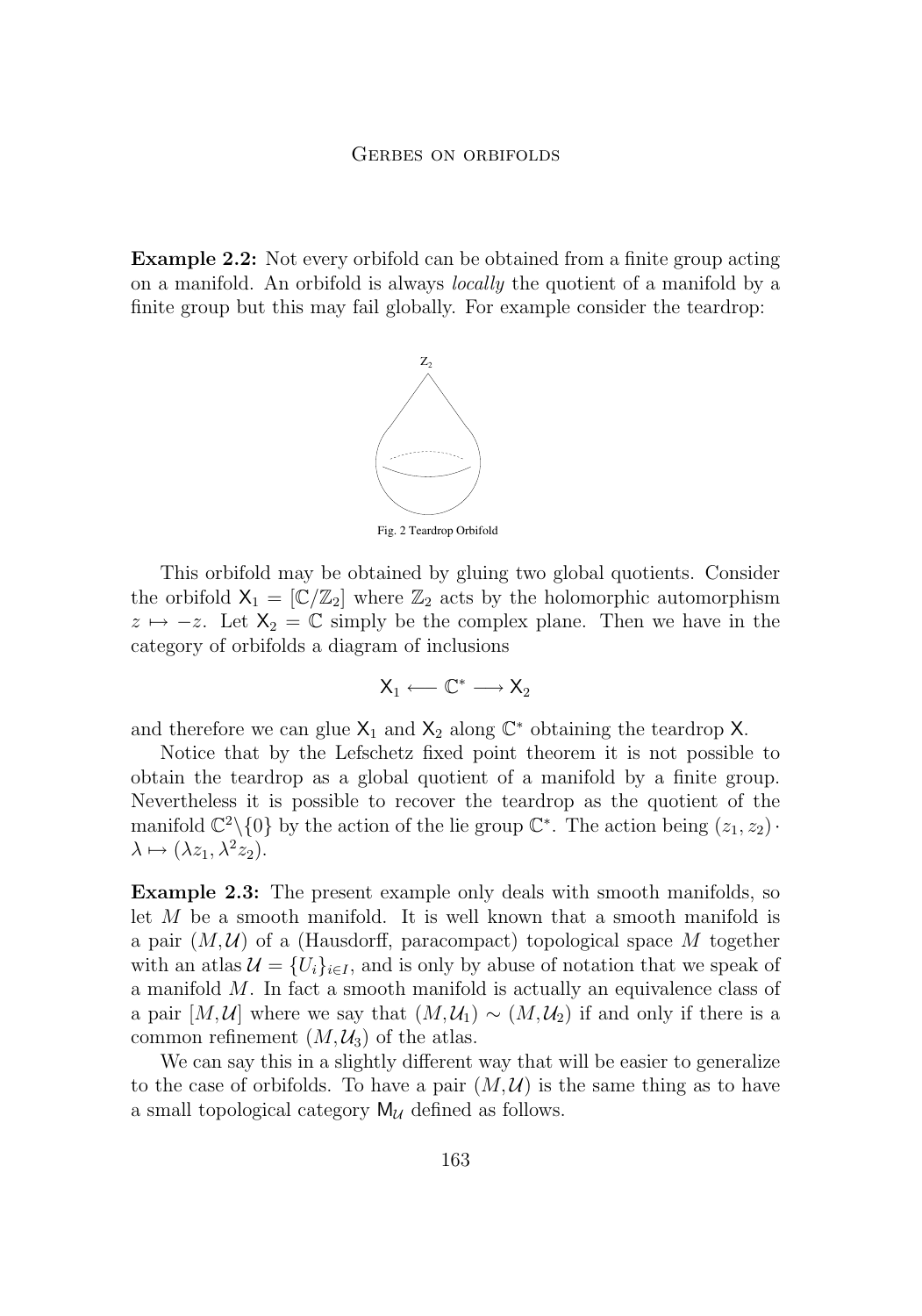• Objects: Pairs  $(m, i)$  so that  $m \in U_i$ . We endow the space of objects with the topology

$$
\coprod_i U_i.
$$

• Arrows: Triples  $(m, i, j)$  so that  $m \in U_i \cap U_j = U_{ij}$ . An arrow acts according to the following diagram.

$$
(x,i) \stackrel{(x,i,j)}{\longrightarrow} (x,j).
$$

The composition of arrows is given by

$$
(x,i,j) \circ (x,j,k) = (x,i,k)
$$

The topology of the space of arrows in this case is

$$
\coprod_{(i,j)} U_{ij}.
$$

The category M is actually a **groupoid**, namely every arrow has an inverse, in fact

$$
(x, i, j) \circ (x, j, i) = (x, i, i) = Id_{(x, i)}.
$$

We will therefore define a manifold to be the equivalence class of the groupoid  $M_{\mathcal{U}}$  by a relation called Morita equivalence (that will amount exactly to the equivalence of atlases). We will define this equivalence relation presently.

As we said before a groupoid G in great generality is a category in which every morphism is invertible. We will assume that  $G_0$  and  $G_1$ , the sets of objects and morphism respectively, are *smooth manifolds*. We will denote the structure maps by:

$$
\mathsf{G}_1 \mathop{\downarrow} \times_s \mathsf{G}_1 \xrightarrow{m} \mathsf{G}_1 \xrightarrow{i} \mathsf{G}_1 \xrightarrow{s} \mathsf{G}_0 \xrightarrow{e} \mathsf{G}_1
$$

where s and t are the source and the target maps,  $m$  is the composition (we can compose two arrows whenever the target of the first equals the source of the second),  $i$  gives us the inverse arrow, and  $e$  assigns the identity arrow to every object. We will assume that all the structure maps are smooth maps.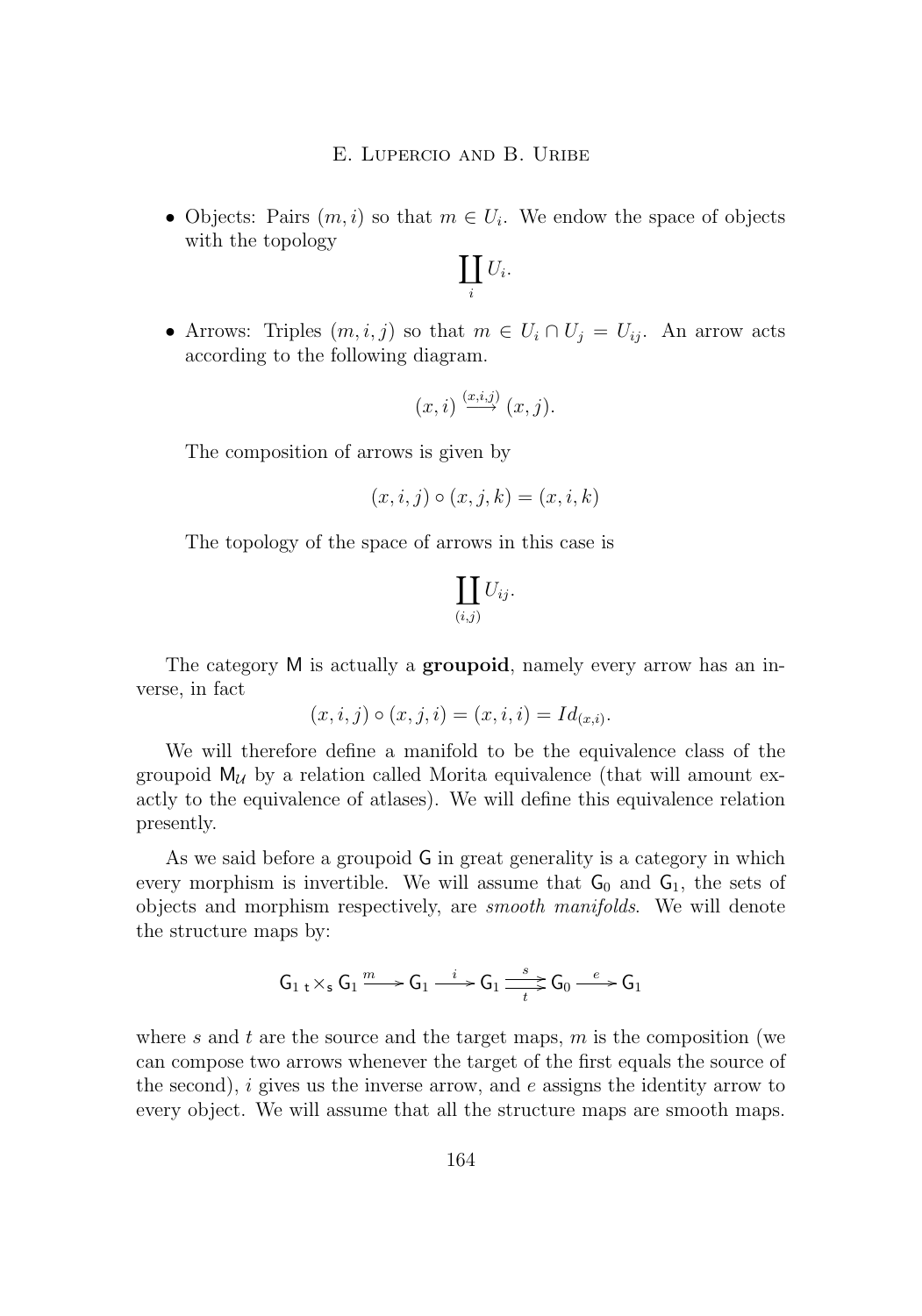### GERBES ON ORBIFOLDS

We also require that the maps s and t must be submersions, so that  $G_1 \times_S G_1$ is also a manifold.

A topological (smooth) groupoid is called *étale* if the source and target maps s and t are local homeomorphisms (local diffeomorphisms). For an étale groupoid we will mean a topological étale groupoid. We will always denote groupoids by letters of the type G,H, S. We will also assume that the anchor map  $(s, t)$ :  $G_1 \rightarrow G_0 \times G_0$  is proper, groupoids with this property are called *proper groupoids*. A theorem of Moerdijk and Pronk [\[34\]](#page-25-0) states that the category of orbifolds is equivalent to a quotient category of the category of proper étale groupoids after inverting Morita equivalence. Whenever we write orbifold, we will choose a proper étale smooth groupoid representing it (up to Morita equivalence.)

**Definition 2.4:** A morphism of groupoids  $\Psi : H \to G$  is a pair of maps  $\Psi_i : H_i \to G_i$  i = 0, 1 such that they commute with the structure maps. The maps  $\Psi_i$  will be required to be smooth.

The morphism  $\Psi$  is called *Morita* if the following square is a cartesian square

$$
H_1 \xrightarrow{\Psi_1} G_1
$$
\n
$$
(2.1)
$$
\n
$$
H_0 \times H_0 \xrightarrow{\Psi_0 \times \Psi_0} G_0 \times G_0
$$
\n
$$
(2.1)
$$

and the map  $s\pi_2: H_{0\Psi_0} \times_t G_1 \to G_0$  to be surjective and étale (local diffeomorphism).

Two groupoids G and H are Morita equivalent if there exist another groupoid K with Morita morphisms  $G \stackrel{\simeq}{\leftarrow} K \stackrel{\simeq}{\rightarrow} H$ .

We often need a particular kind of representative for an orbifold,

**Definition 2.5:**A groupoid  $G$  is called *Leray* if  $G_i$  is diffeomorphic to a disjoint union of contractible open sets for all  $i \in \mathbb{N}$  where  $G_i = G_1 \, \chi_s G_1 \, \chi_s$  $\cdots$  t×s  $G_1 = \{(\alpha_1, \ldots, \alpha_i) : s(\alpha_{j+1}) = t(\alpha_i)\}.$ 

The existence of such Leray groupoid representative for every orbifold is proved by Moerdijk and Pronk [\[35,](#page-25-0) Cor. 1.2.5].

**Example 2.6:** Consider again example [2.1.](#page-8-0) Define the following groupoids.

• The groupoid G whose space of objects are elements  $m \in M$  with the topology of M, and whose space of arrows is the set of pairs  $(m, g)$  with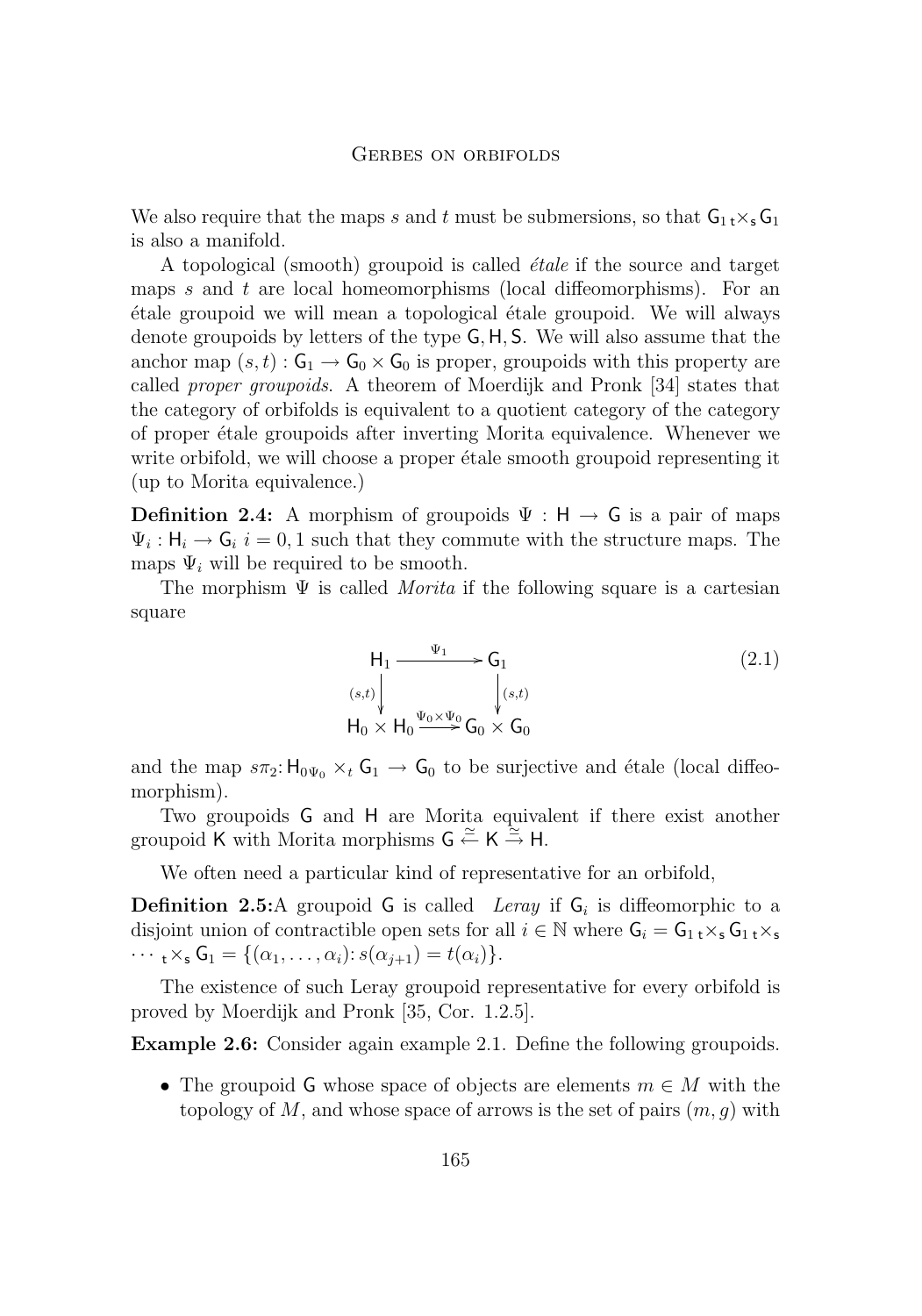<span id="page-12-0"></span>the topology of  $M \times G$ . We have the diagrams

$$
m \xrightarrow{(m,g)} mg
$$

and the composition law

$$
(m, g) \circ (mg, h) = (m, gh).
$$

• Similarly we define the groupoid H using the action of H in N with objects  $n \in N$  and arrows  $(n, h) \in N \times H$ .

The orbifold X is the equivalence class of the groupoid G. Since G and H are Morita equivalent we can say equivalently that  $X$  is the equivalence class of H. By abuse of notation we will often say that G is an orbifold when we really mean that its equivalence class is the orbifold.

#### **Example 2.7:**

More generally, let M be a smooth manifold and  $G \subset \text{Diff}(M)$  be a finite group acting on it.

- We say that the orbifold  $[M/G]$  is the equivalence class of the groupoid X with objects  $m \in M$  and arrows  $(m, q) \in M \times G$ .
- We can define another groupoid representing the same orbifold as follows. Take a contractible open cover  $\mathcal{U} = \{U_i\}_{i\in I}$  of M such that all the finite intersections of the cover are either contractible or empty, and with the property that for any  $g \in G$  and any  $i \in I$  there exists  $j \in I$  so that  $U_i g = U_j$ . Define  $\mathsf{G}_0$  as the disjoint union of the  $U_i$ 's with  $\mathsf{G}_0 \stackrel{\rho}{\rightarrow} M = \mathsf{X}_0$  the natural map. Take  $\mathsf{G}_1$  as the pullback square

$$
G_1 \longrightarrow M \times G
$$
  
\n
$$
\downarrow \qquad \qquad \downarrow s \times t
$$
  
\n
$$
G_0 \times G_0 \xrightarrow{\rho \times \rho} M \times M
$$

where  $s(m, g) = m$  and  $t(m, g) = mg$ . From the construction of G we see that we can think of  $G_1$  as the disjoint union of all the intersections of two sets on the base times the group  $G$ , i.e.

$$
\mathsf{G}_1 = \left(\bigsqcup_{(i,j)\in I\times I} U_i \cap U_j\right) \times G
$$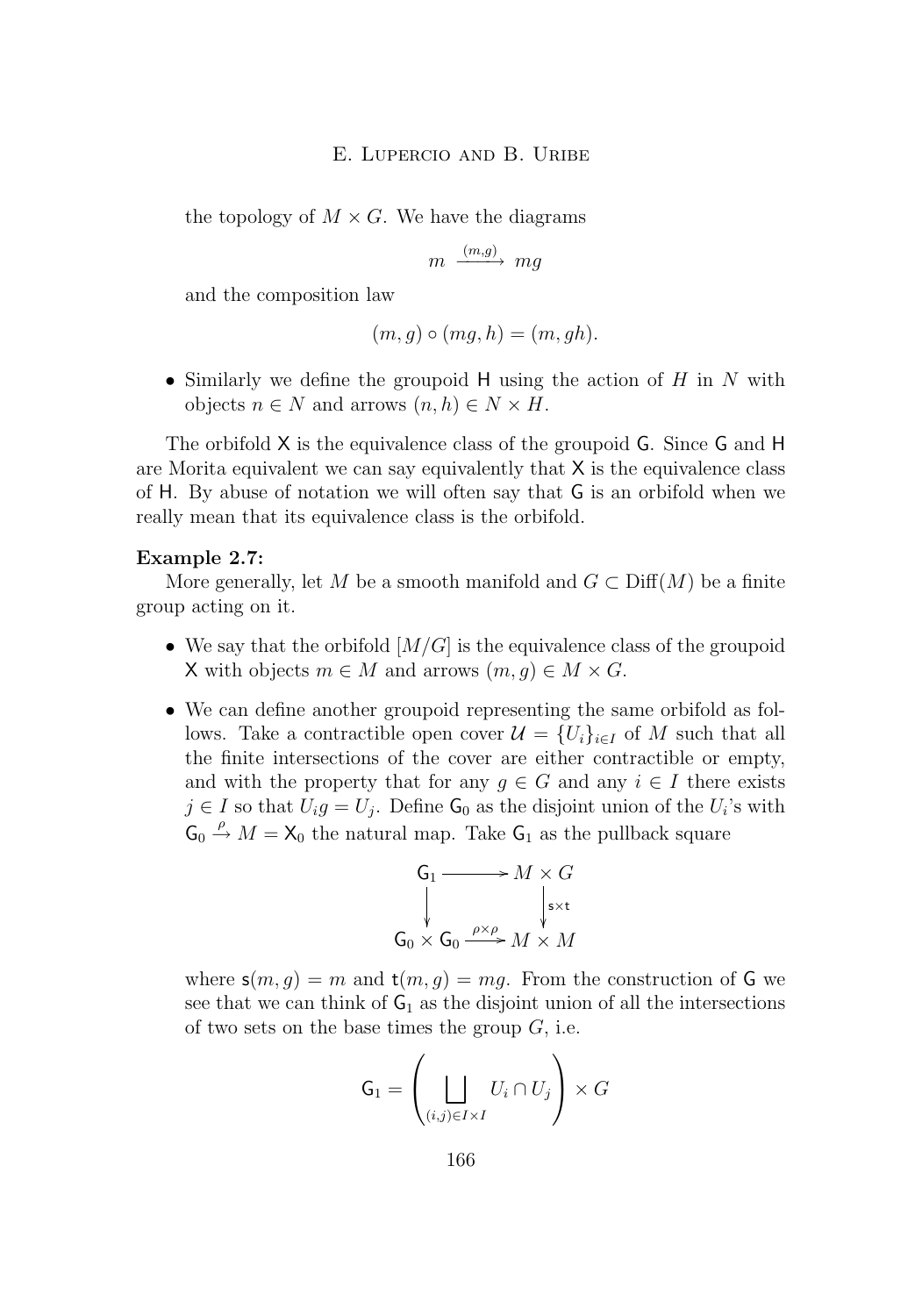#### Gerbes on orbifolds

<span id="page-13-0"></span>where the arrows in  $U_i \cap U_j \times \{g\}$  start in  $U_i|_{U_j}$  and end in  $(U_j|_{U_i})g$ . This defines the proper étale Leray groupoid G and by definition it is Morita equivalent to X.

Given an orbifold a very important construction is that of its *classifying space*. The nerve of a groupoid (see [\[41\]](#page-26-0)) is a semisimplicial set NG where the objects of G are the vertices, the morphisms the 1-simplexes, the triangular commutative diagram the 2-simplexes, and so on. We can define the boundary maps  $\delta_i : \mathsf{G}_i \to \mathsf{G}_{i-1}$  by:

$$
\delta_i(x_1, ..., x_n) = \left\{ \begin{array}{ll} (x_2, ..., x_n) & \text{if } i = 0\\ (x_1, ..., m(x_i, x_{i+1}), ..., x_n) & \text{if } 1 \leq i \leq n-1\\ (x_1, ..., x_{n-1}) & \text{if } i = n \end{array} \right\}
$$

NG determines G and its geometric realization BG is called the classifying space of the orbifold. This space is important to us because it is a result of Moerdijk [\[33\]](#page-25-0) that  $H^*(X, \mathbb{Z}) \cong H^*(BX, \mathbb{Z})$  where the left hand side is sheaf cohomology (to be defined) and the right hand side is simplicial cohomology of  $BX \simeq M_G$  with coefficients in Z.

**Example 2.8:** In the case in which  $G = [M/G]$  then  $BG = M \times_G EG$  is the Borel construction associated to the group action.

A particular but nevertheless important example is that of  $G = [\ast/G]$  a finite group acting on a point. In this case  $BG = BG$ . The result of Moerdijk mentioned above implies that BG computes group cohomology.

**Example 2.9:** This example is due to Segal [\[41\]](#page-26-0). If  $(M, U)$  is an atlas for M then the classifying space of the groupoid  $M_{\mathcal{U}}$  is

$$
B\mathsf{M}_{\mathcal{U}}\simeq M.
$$

# **3 Gerbes over Orbifolds.**

In this section we discuss definitions and result first introduced in [\[27\]](#page-25-0).

**Example 3.1:** Let us recast the definition of gerbe over a manifold  $(M, \mathcal{U})$ , with Leray groupoid  $M_{\mathcal{U}}$ . Notice than in this case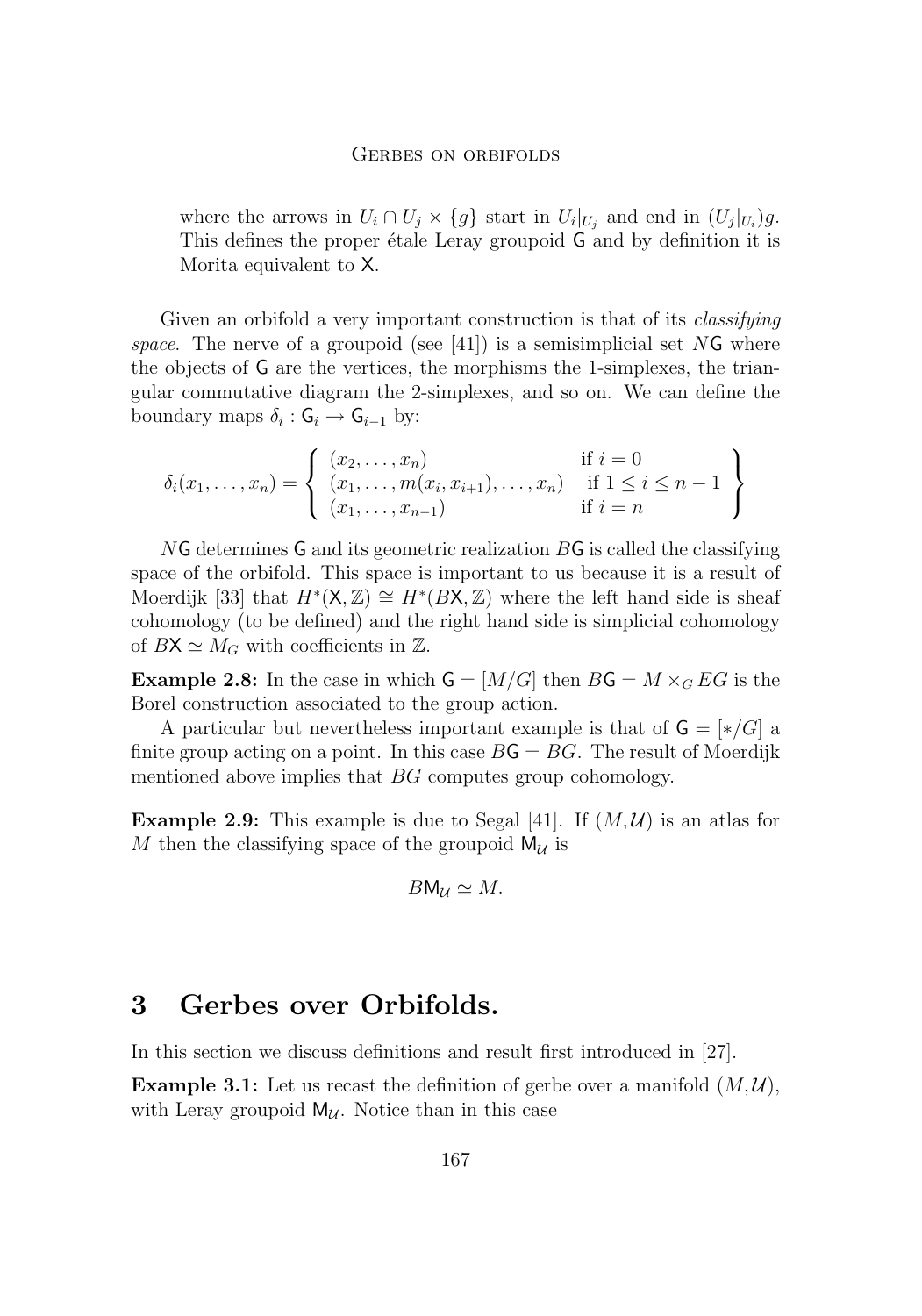- $(M_{\mathcal{U}})_0 = \coprod_i U_i$
- $\bullet \ \ (\mathsf{M}_\mathcal{U})_1 = \coprod_{(i,j)} U_{ij}$
- $\bullet \ \ (\mathsf{M}_\mathcal{U})_2 = \coprod_{(i,j,k)} U_{ijk}$

and so on.

To have a gerbe over an orbifold is the same as to have a map g :  $(M_{\mathcal{U}})_2 \longrightarrow U(1)$  satisfying the cocycle condition. The data defining a gerbe with connection are in addition forms  $A \in \Omega^1((M_{\mathcal{U}})_1)$  and  $B \in \Omega^2((M_{\mathcal{U}})_0,$ satisfying the equations of definition [1.2](#page-5-0)

**Definition 3.2:** A gerbe (with band  $U(1)$ ) over an orbifold is a pair  $(G, g)$ where G is a groupoid representing the orbifold and g is a 2-cocycle  $g: G_2 \rightarrow$ U(1). A gerbe with connection consists of a 1-form  $A \in \Omega^1(\mathsf{G}_1)$ , a 2-form  $B \in \Omega^2(\mathsf{G}_0)$  satisfying:

- $t^*B s^*B = dA$  and
- $\pi_1^* A + \pi_2^* A \mathsf{m}^* A = -\sqrt{\phantom{a^*}}$  $\overline{-1}g^{-1}dg$

The G-invariant 3-form  $\omega = dB \in \Omega^3(\mathsf{G}_0)$  is called the curvature of the gerbe with connection  $(g, A, B)$ . Here by G-invariant we mean that  $s^*\omega = t^*\omega$ .

The following theorem of [\[27,](#page-25-0) [28\]](#page-25-0) describes the basic classification of gerbes over orbifold (without a connection).

**Theorem 3.3:** *The following holds.*

- *Every gerbe on an orbifold has a representative of the form* (G, g) *where* G *is a Leray groupoid.*
- We define the characteristic class  $\ell(g)$  of g to be the class in  $H^3(B\mathsf{G}, \mathbb{Z})$  $\simeq H^3(\mathsf{G}, \mathbb{Z}) \simeq H^2(\mathsf{G}, \mathrm{U}(1))$  induced by the Čech cocycle  $g \in C^2(\mathsf{G}, \mathrm{U}(1))$ . *Then isomorphism classes of gerbes over the orbifold* G *are in one to one correspondence with*  $H^3(BG, \mathbb{Z})$  *via the class*  $\ell(g)$ *.*

To classify gerbes with connection  $(g, A, B)$  up to isomorphism we need to introduce a new type of cohomology. We define now the so-called *Beilinson-Deligne cohomology* of G.

For the purpose of exposition we will introduce this cohomology for the Leray groupoid of Example [2.7](#page-12-0) and refer the reader to [\[30,](#page-25-0) [28\]](#page-25-0) for the case of a general orbifold groupoid.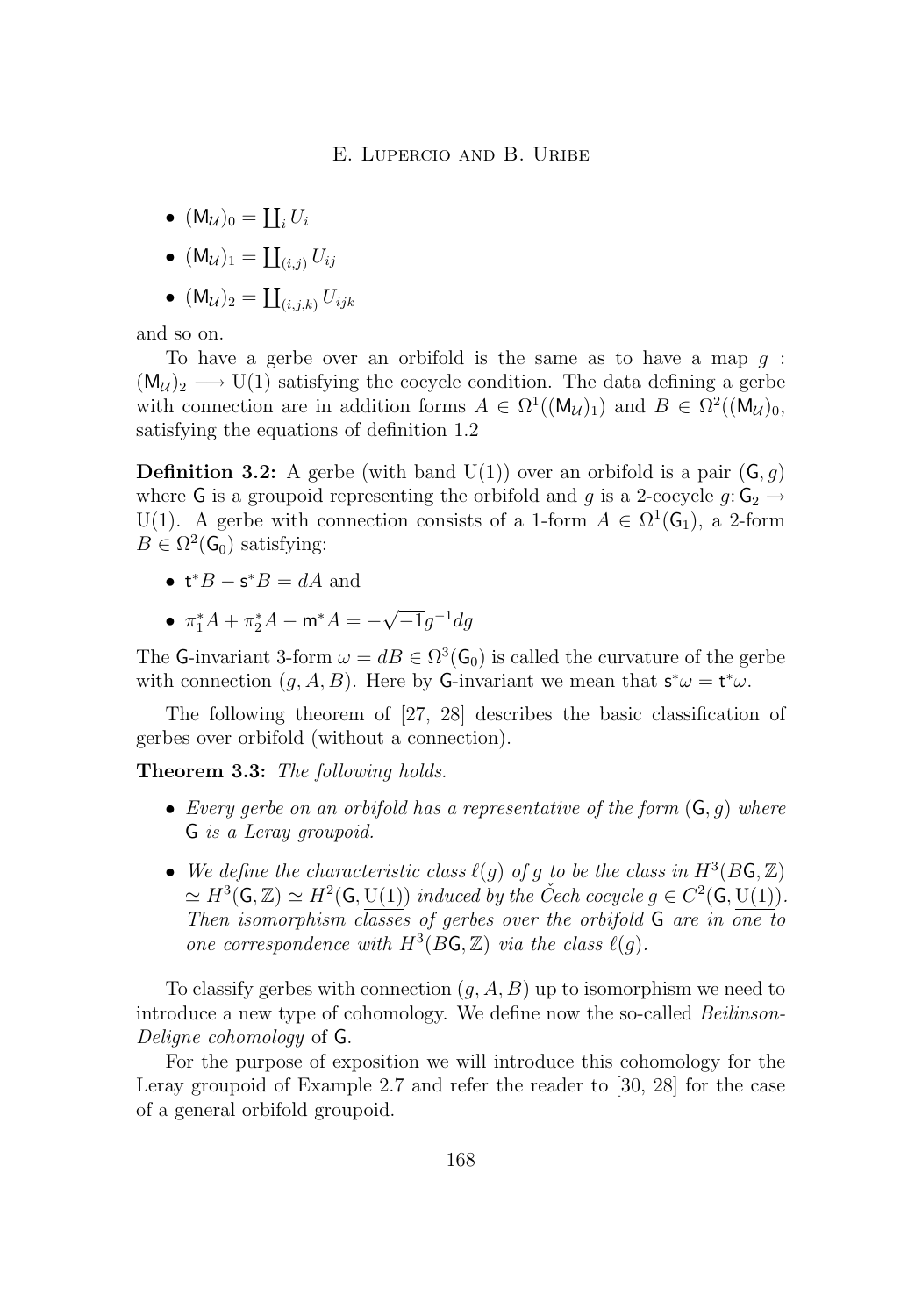A G-sheaf is a sheaf over  $G$  on which  $G$  acts continuously. Let  $\mathcal{A}_G^p$  denote the G-sheaf of differential p-forms and  $\mathbb{Z}_G$  the constant  $\mathbb Z$  valued G sheaf with  $\mathbb{Z}_G \to \mathcal{A}_G^0$  the natural inclusion of constant into smooth functions.

Let's denote by  $\check{C}^*(\mathsf{G},\mathrm{U}(1)(q))$  the total complex

$$
\check{C}^0(\mathsf{G},\mathrm{U}(1)(q)) \xrightarrow{\delta-d} \check{C}^1(\mathsf{G},\mathrm{U}(1)(q)) \xrightarrow{\delta+d} \check{C}^2(\mathsf{G},\mathrm{U}(1)(q)) \xrightarrow{\delta-d} \cdots
$$

induced by the double complex

$$
\begin{array}{cccc}\n\vdots & \vdots & \vdots & \vdots & (3.1) \\
\delta & \delta & \delta & \delta \\
\Gamma(G_2, U(1)_G) & \xrightarrow{-\sqrt{-1}d \log} \Gamma(G_2, \mathcal{A}_G^1) & \xrightarrow{\delta} \Gamma(G_2, \mathcal{A}_G^{q-1}) \\
\delta & \delta & \delta & \delta \\
\Gamma(G_1, U(1)_G) & \xrightarrow{-\sqrt{-1}d \log} \Gamma(G_1, \mathcal{A}_G^1) & \xrightarrow{\delta} \Gamma(G_1, \mathcal{A}_G^{q-1}) \\
\delta & \delta & \delta & \delta \\
\Gamma(G_0, U(1)_G) & \xrightarrow{-\sqrt{-1}d \log} \Gamma(G_0, \mathcal{A}_G^1) & \xrightarrow{\delta} \Gamma(G_0, \mathcal{A}_G^{q-1})\n\end{array}
$$
\n(3.1)

with  $(\delta + (-1)^i d)$  as coboundary operator, where the  $\delta$ 's are the maps induced by the simplicial structure of the nerve of the category  ${\mathsf G}$  and  $\Gamma({\mathsf G}_i, {\mathcal{A}}_{\mathsf C}^j)$  $^{\jmath}_{\mathsf{G}}$ ) stands for the global sections of the sheaf that induces  $\mathcal{A}_{\mathcal{C}}^{j}$  $\frac{3}{6}$  over  $G_i$  (see [\[28\]](#page-25-0)). Then the Beilinson-Deligne cohomology is defined as as follows:

 $H^n(\mathsf{G}, \mathbb{Z}(q)) \cong H^{n-1}(\mathsf{G}, \mathrm{U}(1)(q)) := H^{n-1} \check{C}(\mathsf{G}, \mathrm{U}(1)(q)).$ 

It is proved in [\[30\]](#page-25-0) that  $H^n(\mathsf{G}, \mathbb{Z}(q))$  only depends on the orbifold and not on the particular groupoid used to represent it. In the same paper the notation  $H^n(\mathsf{G}, \mathbb{Z}(q))$  (given by a refined version of the exponential sequence of sheaves for complexes of sheaves) is explained.

We have the following.

**Proposition 3.4:** *For* G *a Leray description of a smooth étale groupoid, a gerbe with connection is a 2-cocycle of the complex*  $\check{C}(\mathsf{G},U(1)(3))$ *, that is, a triple*  $(h, A, B)$  *with*  $B \in \Gamma(\mathsf{G}_0, \mathcal{A}_{\mathsf{G}}^2)$ ,  $A \in \Gamma(\mathsf{G}_1, \mathcal{A}_{\mathsf{G}}^1)$  *and*  $h \in \Gamma(\mathsf{G}_2, \mathrm{U}(1)_{\mathsf{G}})$ *that satisfies*  $\delta B = dA$ ,  $\delta A = -\sqrt{-1}d\log h$  *and*  $\delta h = 1$ *.* 

**Definition 3.5:** An *n*-gerbe with connective structure over  $\mathsf{G}$  is an  $(n+1)$ cocycle of  $\check{C}^{n+1}(\mathsf{G}, U(1)(n+2))$ . Their isomorphism classes are classified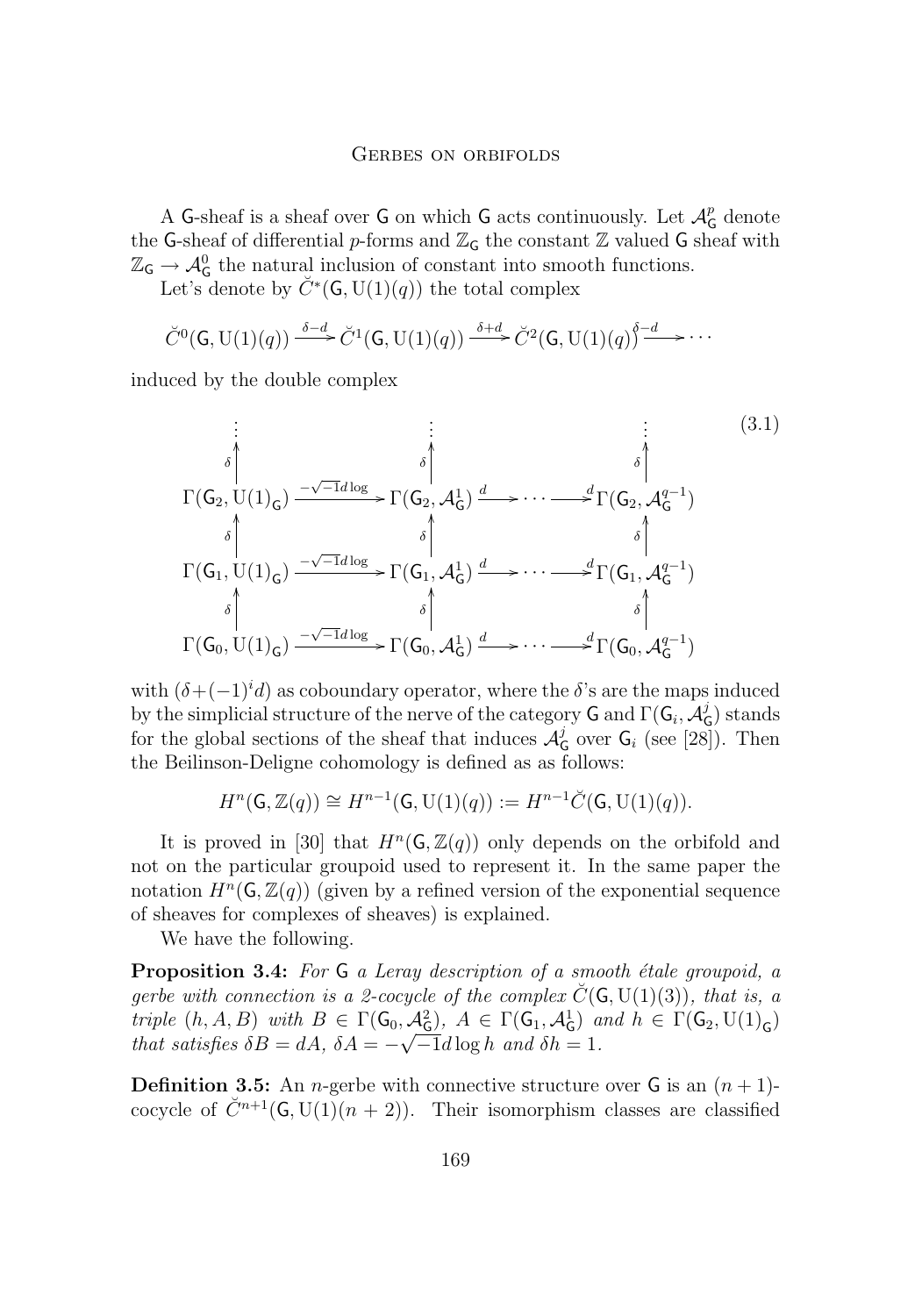by

$$
H^{n+1}(\mathsf{G}, \mathrm{U}(1)(n+2)) = H^{n+2}(\mathsf{G}, \mathbb{Z}(n+2)).
$$

The following theorems were proved in [\[30,](#page-25-0) [28\]](#page-25-0).

### **Proposition 3.6:**

$$
H^p(\mathsf{G}, \mathbb{Z}(n)) \cong H^{p-1}(\mathsf{G}, \mathrm{U}(1)(n)) = \begin{cases} H^{p-1}(\mathsf{G}, \mathrm{U}(1)) = H^p(\mathsf{G}, \mathbb{Z}) & \text{for } p > n \\ H^{p-1}(\mathsf{G}, \mathrm{U}(1)) & \text{for } p < n \end{cases}
$$

*where* U(1) *stands for the sheaf of* U(1) *valued functions.*

We have argued in [\[30\]](#page-25-0) that a B-field in the physics terminology for type II orbifold superstring theories is the same as a gerbe with connection on the orbifold.

The following theorem generalizes a result of Brylinski that he proved in the case of a smooth manifold  $M$  [\[5\]](#page-23-0).

**Theorem 3.7:** *We have the following classifications.*

- *The group of isomorphism classes of line orbibundles with connection* on  $G$  is isomorphic to  $H^2(M, \mathbb{Z}(2))$ .
- *The group of isomorphism classes of gerbes with connection on* G *is isomorphic to*  $H^3(M, \mathbb{Z}(3))$ .

**Remark 3.8:** It is quite interesting to point out that if  $[q, A, B]$  is the BDclass of  $(q, A, B)$  then  $\omega = dB$  is completely determined by  $[q, A, B]$ . We call the 3-from  $\omega$  the curvature of the class [q, A, B]. An analogous definition can be made for *n*-gerbes yielding a  $(n+2)$ -form  $\omega$ .

A *discrete torsion* on an orbifold  $\mathsf{G} = [M/G]$  is a 2-cocycle  $\theta: G \times G \rightarrow$  $U(1)$  in the bar group cohomology complex of G [\[44\]](#page-26-0) (cf. [\[42\]](#page-26-0)).

**Proposition 3.9:***[\[30\]](#page-25-0)* For a global orbifold  $[M/G]$  the map  $\theta \mapsto (\theta, 0, 0)$ *injects the group of discrete torsions of an orbifold into the group of flat* gerbes (=flat B-fields). In fact the induced map in cohomology  $H^3(G, \mathbb{Z}) \longrightarrow$  $H^3(\mathsf{G}, \mathbb{Z}(3))$  *is injective.* 

**Remark 3.10:** Let us remark that the gerbes coming from discrete torsion do not amount to all the flat gerbes. Consider the case in which  $G = \{1\}$ and  $H^2(M, U(1)) \neq 0$ , then there is no discrete torsion but there are non trivial flat gerbes.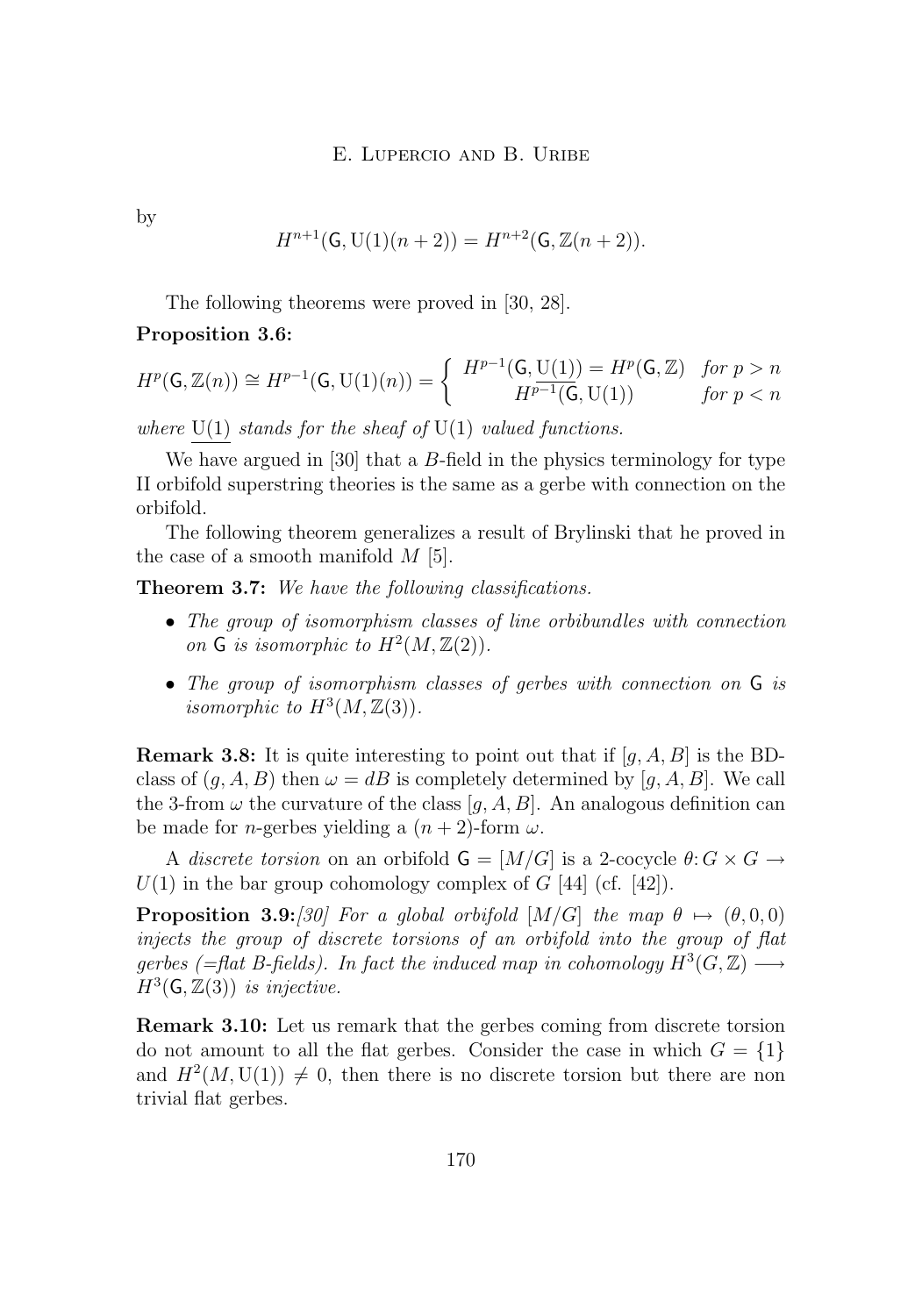# <span id="page-17-0"></span>**4 Holonomy**

To warm up consider a line bundle with connection  $(L, g, A)$  over a manifold  $(M, U)$ . Classically the holonomy of  $(L, g, A)$  determines for every path  $\gamma: [0, T] \longrightarrow M$  a linear mapping

$$
\mathrm{hol}_{(L,g,A)}(\gamma): L_{\gamma(0)} \longrightarrow L_{\gamma(T)}
$$

that composes well with path concatenation. On a chart  $\gamma: [0, T] \longrightarrow V \in \mathbb{R}^n$ of M where  $L = V \times \mathbb{C}$  we can write such a map simply as an element in  $U(1)$  by

$$
\mathrm{hol}_{(L,g,A)}(\gamma)=\exp\left(2\pi i\int_{\gamma}A\right).
$$

This formula is enough to completely define the holonomy for manifolds in general in view of the following.

**Proposition 4.1:** Let  $\mathcal{S}^0(M)$  be the 0-th Segal category of M having

- *Objects: The points*  $m \in M$ *.*
- *Arrows: Paths*  $\gamma: [0, T] \longrightarrow M$  *with composition given by concatenation of paths.*

*Then the holonomy of a line bundle with connection defines a functor*

 $\mathrm{hol}_{(g,A)}\colon\!\mathcal S^0(M)\to\mathsf{Vector}$  Spaces $_1(\mathbb C)$ 

from  $S^0(M)$  to the category of 1-dimensional vector spaces with linear iso*morphisms.*

Notice that we can restrict our attention to the closed paths (automorphisms of  $\mathcal{S}^0(M)$  to obtain a function on the loop space  $\mathcal{L}M$  of M

$$
\mathrm{hol}^{\circ}_{(g,A)} \colon \mathcal{L}M \to \mathrm{U}(1)
$$

We consider this function as an element hol<sup>°</sup><sub>(g,A)</sub>  $\in H^0(\mathcal{L}M, U(1))$ .

**Definition 4.2:** The *transgression map*  $H^2(M, \mathbb{Z}) \to H^1(\mathcal{L}M, \mathbb{Z})$  is defined as the following composition. Let

$$
S^1 \times \mathcal{L}M \longrightarrow M
$$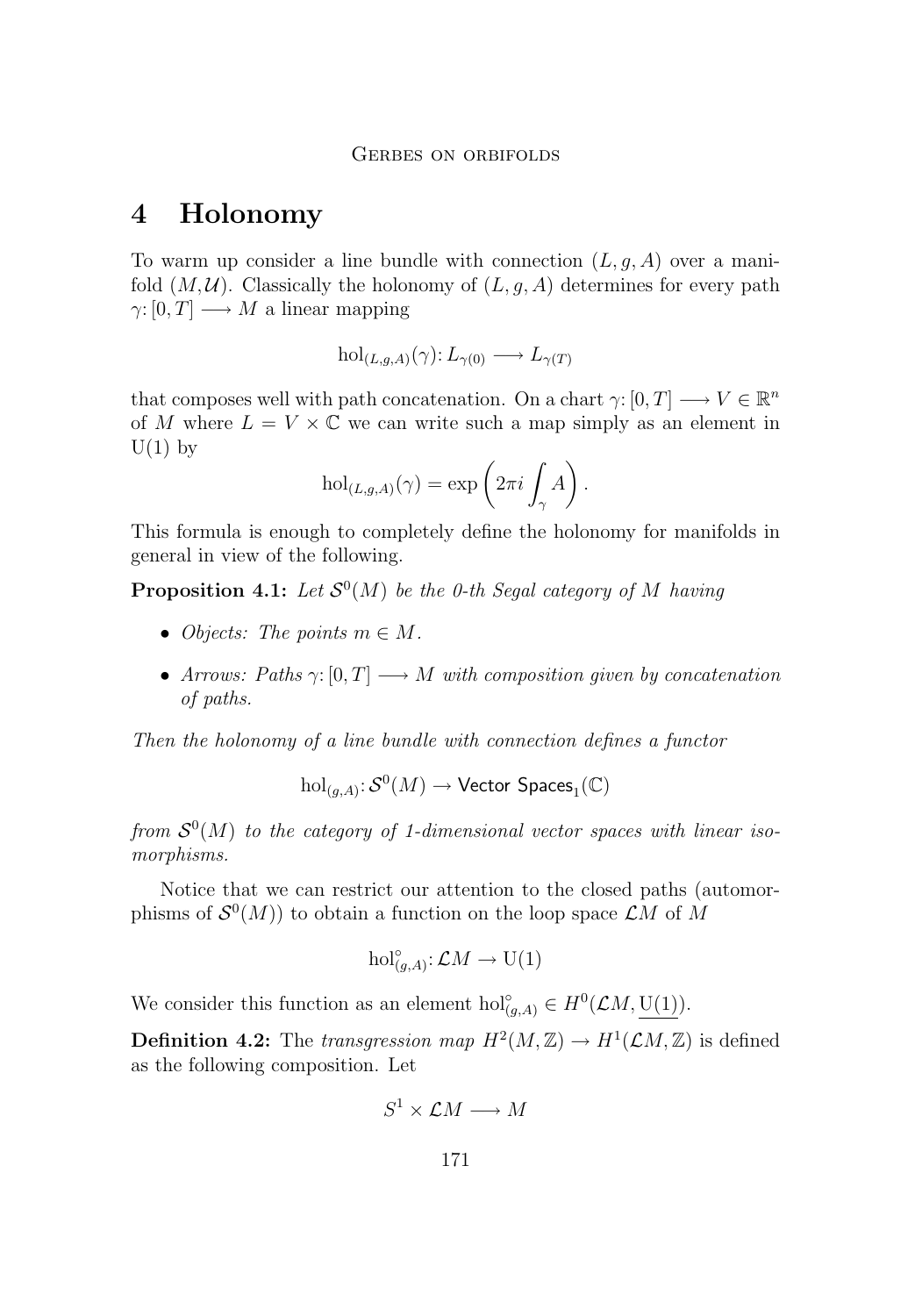be the *evaluation map* sending  $(z, \gamma) \mapsto \gamma(z)$ . We can use this map together with the Künneth theorem and the fact that  $H^1(S^1, \mathbb{Z}) = \mathbb{Z}$  to get

$$
H^2(M, \mathbb{Z}) \to H^2(S^1 \times \mathcal{L}M, \mathbb{Z}) \cong H^2(\mathcal{L}M, \mathbb{Z}) \oplus (H^1(\mathcal{L}M, \mathbb{Z}) \otimes H^1(S^1, \mathbb{Z}))
$$
  

$$
\xrightarrow{\cong} H^2(\mathcal{L}M, \mathbb{Z}) \oplus H^1(\mathcal{L}M, \mathbb{Z}) \to H^1(\mathcal{L}M, \mathbb{Z}) \cong H^0(\mathcal{L}M, \underline{U(1)})
$$

(where the next to last map is projection into the second component, and the last is induced by the exponential sequence).

**Proposition 4.3:** *The element*  $hol_{(g,A)}^{\circ} \in H^0(\mathcal{L}M, \underline{U(1)})$  *is the image of*  $c_1(g) \in H^2(M, \mathbb{Z})$  under the transgression map.

This implies that  $hol_{(g,A)}^{\circ}$  depends only on the Chern class (namely on the isomorphism class of  $(L, g)$  and not on the specific connection A. So the functor hol<sub>(g,A)</sub> contains more information that hol<sup>°</sup><sub>(g,A)</sub>.

**Example 4.4:** Suppose that  $\omega = dA = 0$ , so the line bundle L is flat. Then  $c_1(q)$  is a torsion class. In this case the holonomy induces a homomorphism  $\rho: \pi_1(M) \longrightarrow U(1)$  that determines the functor  $hol_{(q,A)}$  up to natural transformation.

Let us consider consider the holonomy as a map

$$
\mathrm{hol}_{(g,A)}^Z \colon Z_1(M) \longrightarrow \mathrm{U}(1),
$$

where  $Z_1(M)$  are the closed smooth 1-chains on M. We define  $\chi$  to be

$$
\chi := -\frac{\sqrt{-1}}{2\pi} \log \text{hol}^Z.
$$

If we consider the curvature of L as a 2-form  $\omega$  on M we have obtained a pair  $(\chi, \omega)$  with

$$
\chi:Z_1(M)\longrightarrow \mathbb{R}/\mathbb{Z}
$$

and

$$
\chi(\partial c)=\int_c\omega\ \ \text{mod}\ \ {\mathbb Z}
$$

whenever c is a smooth 2-chain (the pair  $(\chi, \omega)$  is called a differential character).

Following Cheeger-Simons [\[7\]](#page-23-0) we will denote by  $\hat{H}^2_{cs}(M)$  the group of such differential characters of M.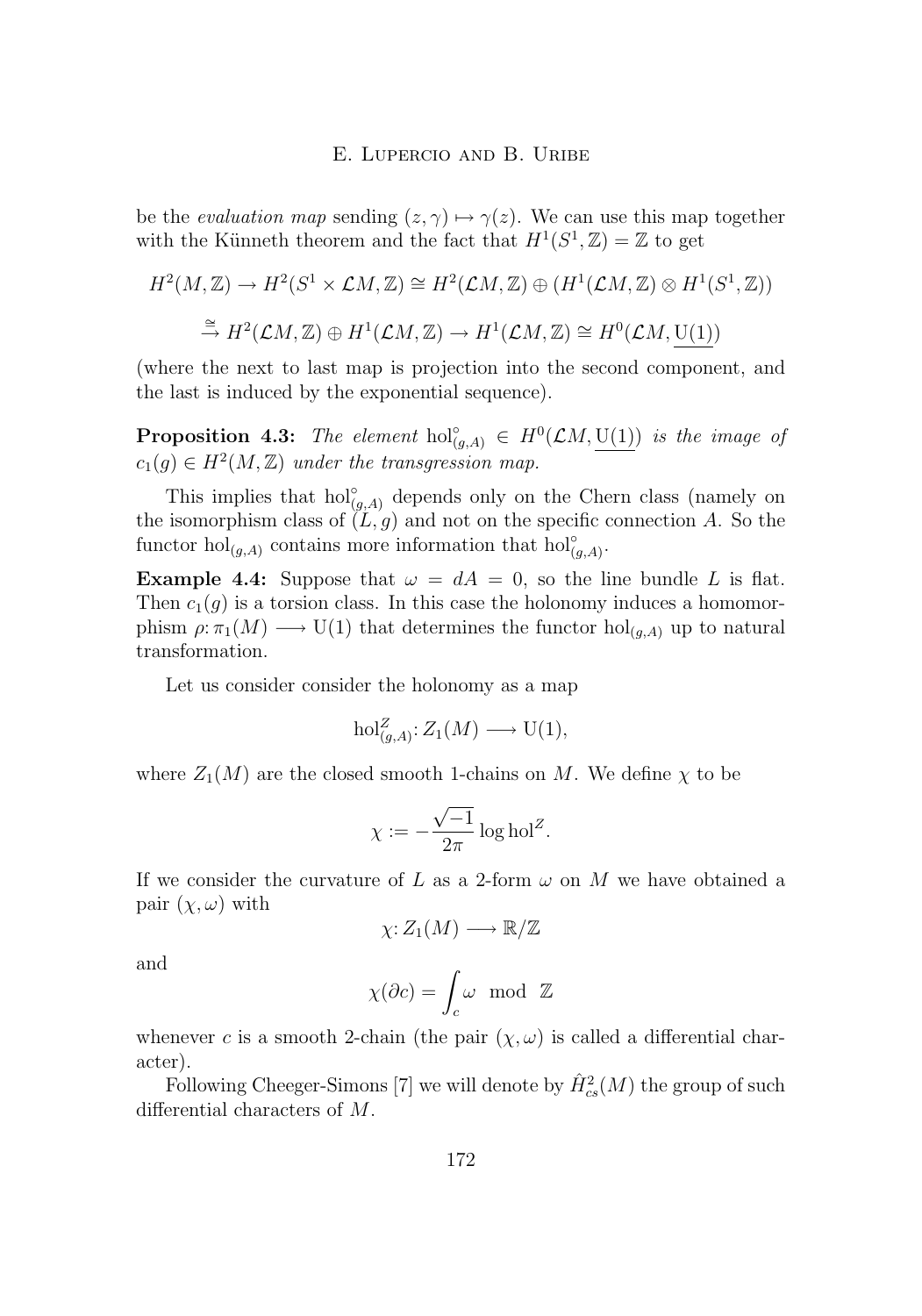If we substitute the line bundle by a  $(q-2)$ -gerbe with connection. The holonomy becomes now a homomorphism  $Z_{q-1}(M) \to U(1)$ , then we can define in general  $\hat{H}^q_{cs}(M)$ .

The following theorem [\[5,](#page-23-0) [4\]](#page-23-0) relates the CS-cohomology to the BD-cohomology of a manifold M:

# **Theorem 4.5:**

$$
H^q(M, \mathbb{Z}(q)) \cong \hat{H}^q_{cs}(M).
$$

Actually the holonomy of a gerbe can also be seen as a functor.

**Theorem 4.6:** Let  $S^1(M)$  be the 1-st Segal category of M having

- *Objects: Maps*  $\gamma: S^1 \coprod ... \coprod S^1 \longrightarrow M$ .
- *Arrows:* Maps  $\Sigma: F \longrightarrow M$  *from 2-dimensional compact manifolds* F *to* M *forming cobordisms between two objects, with composition given by concatenation of surfaces.*

*Then the holonomy of a gerbe with connection* (g, A, B) *defines a functor*

$$
\mathrm{hol}_{(g,A,B)}\colon \mathcal{S}^1(M)\to \mathsf{Vector~Spaces}_1(\mathbb{C})
$$

from  $S^1(M)$  to the category of 1-dimensional vector spaces with linear iso*morphisms. Such a functor is called a* string connection*.*

For instance, in the picture below we have four maps  $\gamma_i: S^1 \to M$   $(i = 1, 2)$ and a map  $\Sigma: F \to M$  from a 2-dimensional manifold F into M. Such a configuration would produce a linear isomorphism

$$
\mathrm{hol}_{(g,A,B)}(\Sigma) \colon L_{\gamma_1} \otimes L_{\gamma_2} \longrightarrow L_{\gamma_3} \otimes L_{\gamma_4}.
$$

Where L is a line bundle on  $\mathcal{L}M$  defined by the functor. The reader may imagine that these are two strings evolving and interacting in  $M$  if she prefers to do so. See for example [\[6,](#page-23-0) [18\]](#page-24-0)

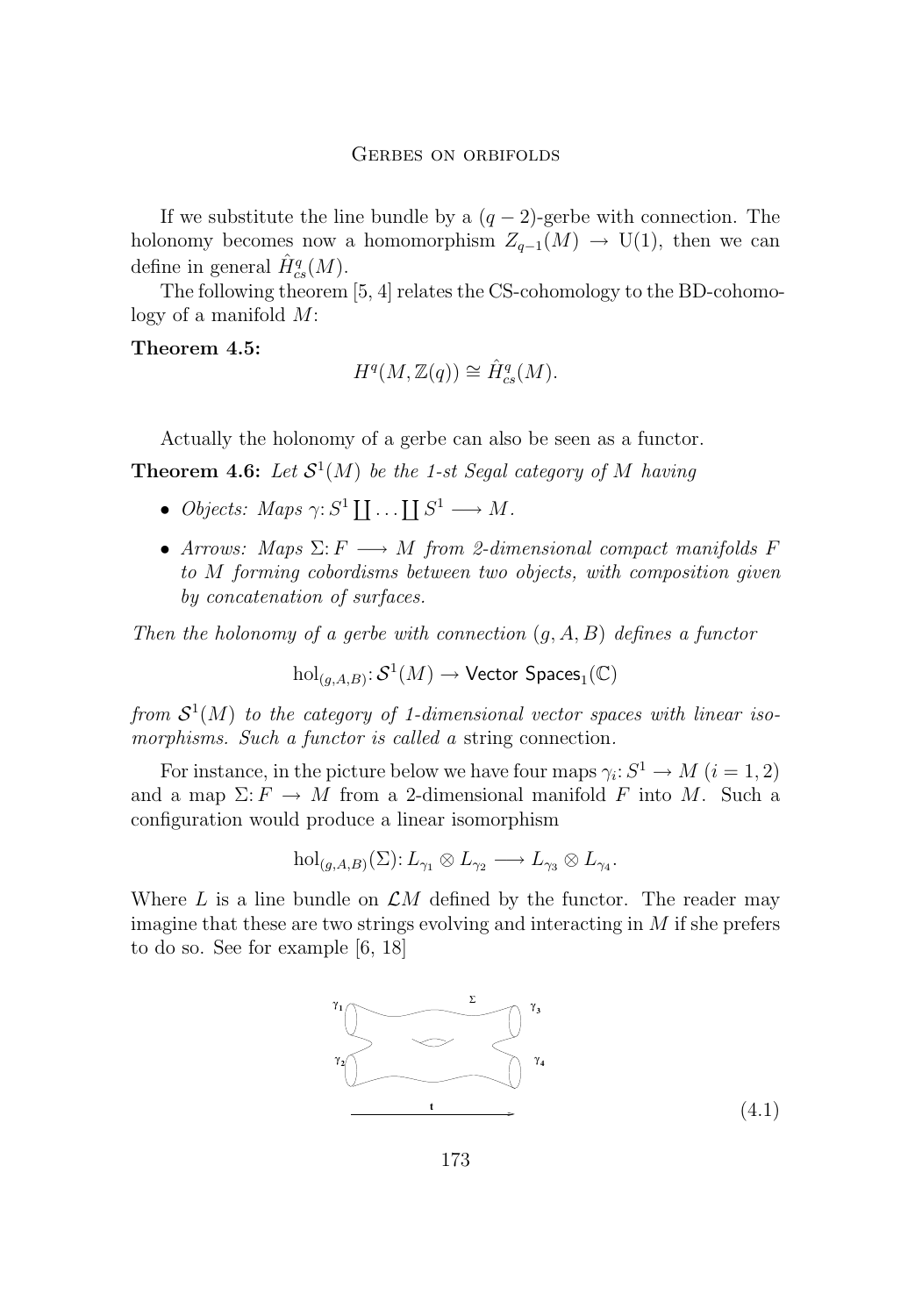Now consider in general an orbifold X. We will describe now the results of [\[31,](#page-25-0) [28,](#page-25-0) [25,](#page-24-0) [26\]](#page-25-0) that refine the previous results to the case of orbifolds.

First we have defined an infinite dimensional orbifold, *the loop orbifold* LX associated to X by giving an explicit groupoid representation of it that we call the loop groupoid. This is quite technical in the general case [\[31\]](#page-25-0). In the global quotient case  $[M/G]$  the situation is simpler. Let  $\Gamma$  be a finite group (we may need to suppose  $M$  is compact).

**Definition 4.7:** An orbifold loop  $[M/G]$  will consist of a map  $\phi: Q \to M$ of a  $\Gamma$ -principal bundle Q over the circle  $S^1$  together with a homomorphism  $\phi_{\#}: \Gamma \to G$  such that  $\phi$  is  $\phi_{\#}$ -equivariant. Let's denote this space of orbifold loops  $(\phi, \phi_{\#})$  by  $\mathcal{L}[M/G]$ . It has a natural action of the group G as follows. For  $h \in G$  let  $\psi := \phi \cdot h$  where  $\psi(x) := \phi(x)h$  and  $\psi_{\#}(\tau) = h^{-1}\phi_{\#}(\tau)h$ , then  $\psi: Q \to M$  and is  $\psi_{\#}$  equivariant. We will call the (infinite dimensional) orbifold given by the groupoid  $[(\mathcal{L}[M/G])/G]$  the *loop orbifold*.

We need to consider the equivalent over an orbifold of a Riemann surface with boundary. This will consist of a map  $\Phi : P \to M$  of a *Γ*-principal bundle P over an oriented Riemann surface  $\Sigma$  (Γ finite) and a homomorphism  $\Phi_{\#}: \Gamma \to G$  such that  $\Phi$  is  $\Phi_{\#}$ -equivariant. Note that there is a natural action of the group  $G$  on  $\Phi$ . It is defined in the same way as for loops.

To define string connections in the case of orbifolds we must deal in one way or with 2-categories. Roughly speaking we *define*  $S^1(X)$  as a 2-category where the objects are orbifold loops  $(\phi, \phi, \phi)$ , the arrows are orbifold surface maps as above. Then the boundary  $\partial P$  of P will consist of p incoming orbifold loops  $\gamma_i: Q_i \to M$  1  $\leq i \leq p$  with the induced orientation, and q outgoing ones  $\gamma_j: \overline{Q}_j \to M$ ,  $p+1 \leq j \leq p+q$  with the opposite orientation so that  $\partial P = \bigsqcup_i Q_i \sqcup \bigsqcup_j Q_j$ . Here the  $Q_i$ 's and the  $Q_j$ 's are  $\Gamma$ -principal bundles over the circle. The 2-morphism of the 2-category are given by the natural action of G on the orbifold surface maps. We will define an orbifold string connection for  $X = [M/G]$  to be a 2-functor  $S^1(X) \longrightarrow$  Vector Spaces<sub>1</sub>(C), namely a G-equivariant ordinary functor.

In [\[28\]](#page-25-0) we prove the following refined version of the transgression (for a general orbifold G).

**Theorem 4.8:** *There is a natural holonomy homomorphism*

$$
\tau_2: \check{C}^2(\mathsf{G},\mathrm{U}(1)(3)) \longrightarrow \check{C}^1(\mathsf{LG},\mathrm{U}(1)(2))
$$

*from the group of gerbes with connection over the orbifold* G *to the group of line bundles with connection over the loop groupoid. Moreover this holonomy*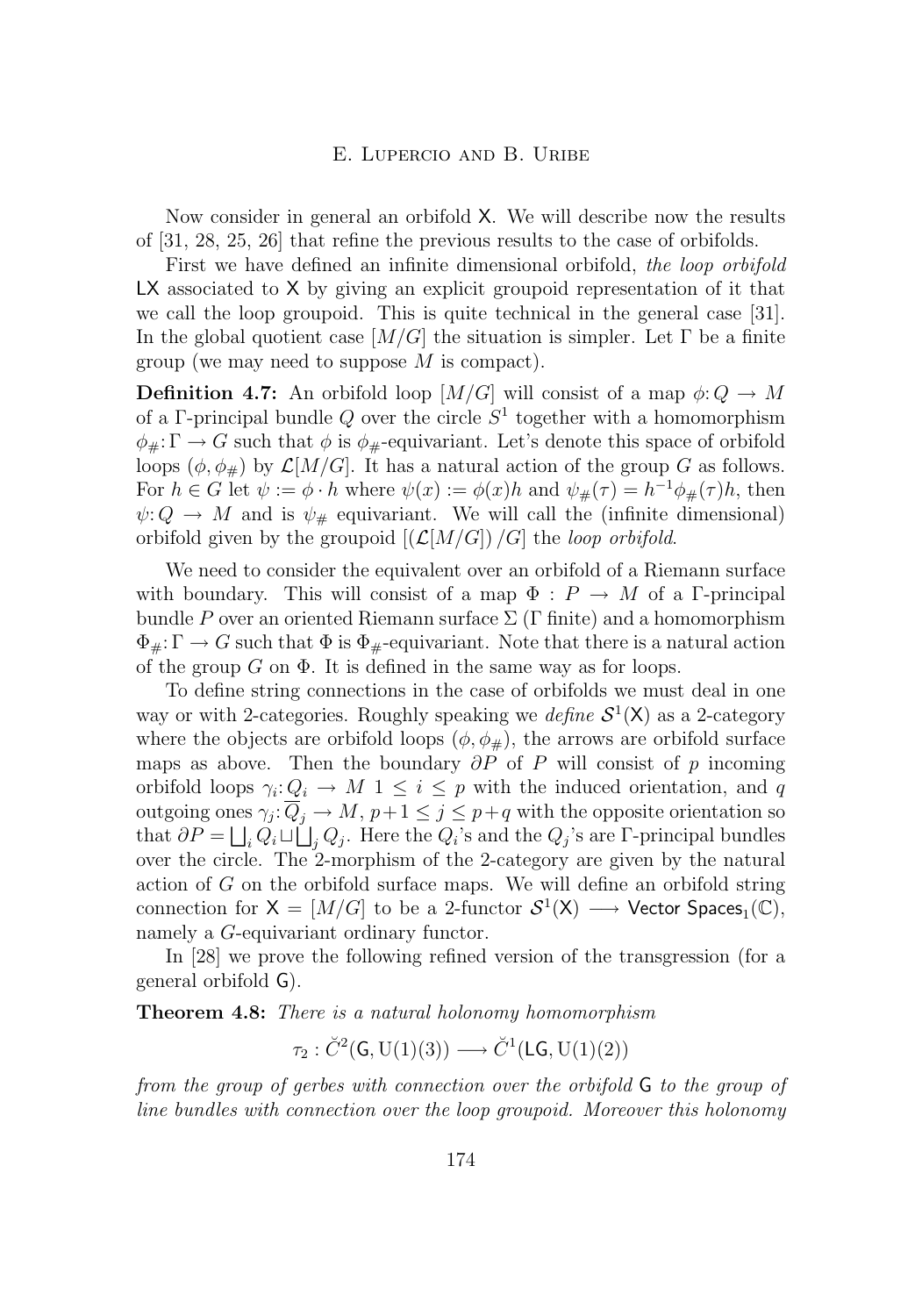*map commutes with the coboundary operator and therefore induces a map in orbifold Beilinson-Deligne cohomology*

$$
H^3(\mathsf{G},\mathbb{Z}(3)) \longrightarrow H^2(\mathsf{G},\mathbb{Z}(2)).
$$

In fact we give a proof for the corresponding statement in  $n$ -gerbes. So given a gerbe  $L = (g, A, B)$  we obtain a line orbibundle E over the loop orbifold LX.

**Definition 4.9:** The inertia groupoid ∧G is defined by:

- Objects  $(\wedge \mathsf{G})_0$ : Elements  $v \in \mathsf{G}_1$  such that  $s(v) = t(v)$ .
- Morphisms  $(\wedge \mathsf{G})_1$ : For  $v, w \in (\wedge \mathsf{G})_0$  an arrow  $v \stackrel{\alpha}{\longrightarrow} w$  is an element  $\alpha \in \mathsf{G}_1$  such that  $v \cdot \alpha = \alpha \cdot w$

$$
\underbrace{v}_{\hspace{-1mm} \alpha} \circ \underbrace{\overbrace{\hspace{1mm}}^{\hspace{1mm} \alpha \hspace{1mm}}}^{\hspace{1mm} \alpha} \circ \underbrace{\overbrace{\hspace{1mm}}^{\hspace{1mm} \alpha \hspace{1mm}}}^{\hspace{1mm} \alpha \hspace{1mm}})^{\hspace{1mm} \alpha \hspace{1mm}}
$$

One of the main results of [\[29\]](#page-25-0) is the following theorem

**Theorem 4.10:** *The fixed suborbifold of* LG *under the natural* S 1 *-action (rotating the loops) is*

$$
\wedge \mathsf{G} = (\mathsf{L}\mathsf{G})^{S^1}
$$

The following definition is due to Ruan [\[38,](#page-25-0) [37,](#page-25-0) [36\]](#page-25-0). He used this definition to obtain a twisted version of the Chen-Ruan cohomology [\[8\]](#page-23-0) that has revived the interest in the theory of orbifolds in the last few years.

**Definition 4.11:** An "inner local system" is a flat line bundle  $\mathcal{L}$  over the inertia groupoid ∧G such that:

- $\mathcal L$  is trivial once restricted to  $e(G_0) \subset \wedge G_1$  (i.e.  $\mathcal L|_{e(G_0)} = 1$ ) and
- $i^*\mathcal{L} = \mathcal{L}^{-1}$  where  $i : \wedge \mathsf{G} \to \wedge \mathsf{G}$  is the inverse map (i.e.  $(i(v, \alpha) =$  $(\alpha^{-1}v\alpha, \alpha^{-1})$ .

**Theorem 4.12:** *The restriction of the holonomy of a gerbe with connection over* ∧G *(that is a line bundle with connection over* LG*) is an inner local system on* ∧G*.*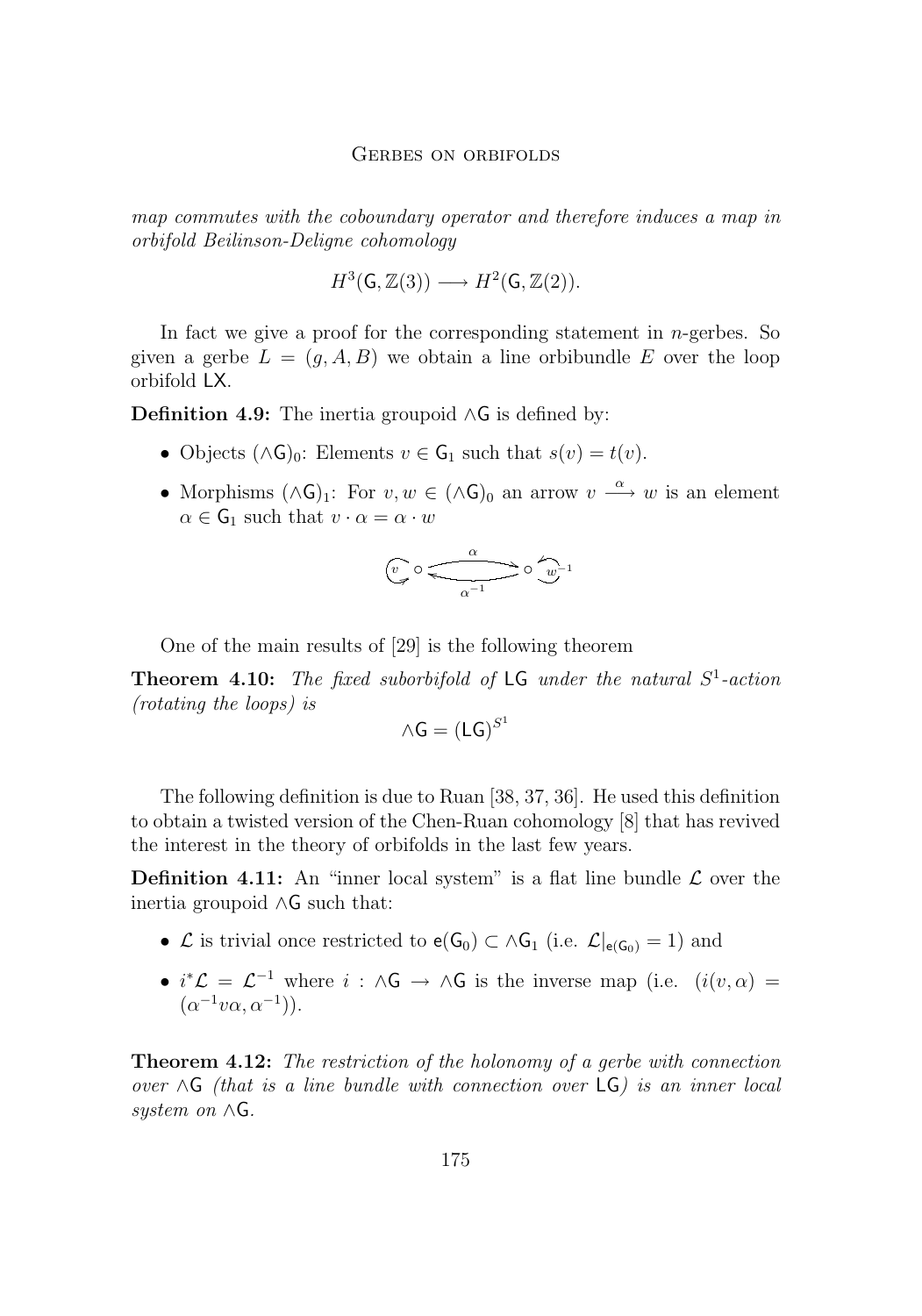<span id="page-22-0"></span>In the case in which we have a Lie group acting with finite stabilizers these line bundles are the coefficients Freed-Hopkins-Teleman [\[17\]](#page-24-0) used to twist the cohomology of the twisted sectors in order to get a Chern character isomorphism with the twisted  $K$ -theory of the orbifold. We have used gerbes in  $[27]$  to obtain twisted versions of K-theory that act a recipients of the charges of D-branes in string theory [\[46\]](#page-26-0) generalizing work of Adem and Ruan  $|1|$ .

Returning to the subject of string connections we have the following result.

**Theorem 4.13:** *Take a global gerbe* ξ *with connection over* [M/G] *and let* E *be the line bundle with connection induced by it via transgression. Then* ξ *permits to define a string connection* hol *extending the line bundle* E *of the loop groupoid*  $(\mathcal{L}[M/G])/G$ *.* 

The analogous result for a general orbifold is more subtle and we refer the reader to [\[26\]](#page-25-0) for details. There we use this theorem to generalize the results of Freed and Witten [\[16\]](#page-24-0) on anomaly cancellation in string theory to the orbifold case.

To conclude let us mention that building on an idea of Hopkins and Singer [\[21\]](#page-24-0) we have defined orbifold Chern-Simons cohomology. The main difficulty here is to make sense of what an orbifold differential character should be [\[25\]](#page-24-0). We make a definition in such a way that we can prove the following result.

**Theorem 4.14:** *The orbifold Beilinson-Deligne cohomology and the orbifold Cheeger-Simons cohomology are canonically isomorphic.*

# **5 Acknowledgments**

This paper is based on lectures given by the first author at the IMATE-UNAM-Cuernavaca and by the second author at the summer conference on Geometric and topological methods for quantum field theory held at Villa de Leyva, Colombia. The first author would like to thank the invitation and hospitality of José Seade to the IMATE. The second author would like to thank the organizers of the summer conference for the invitation and the hospitality in Colombia, and especially to Sylvie Paycha for making a reality the publication of the present volume. Both authors would also like to thank conversations with A. Adem, L. Borisov, D. Freed, I. Kriz, H. Miller, I. Moerdijk, T. Nevins, M, Poddar, Y. Ruan and G. Segal.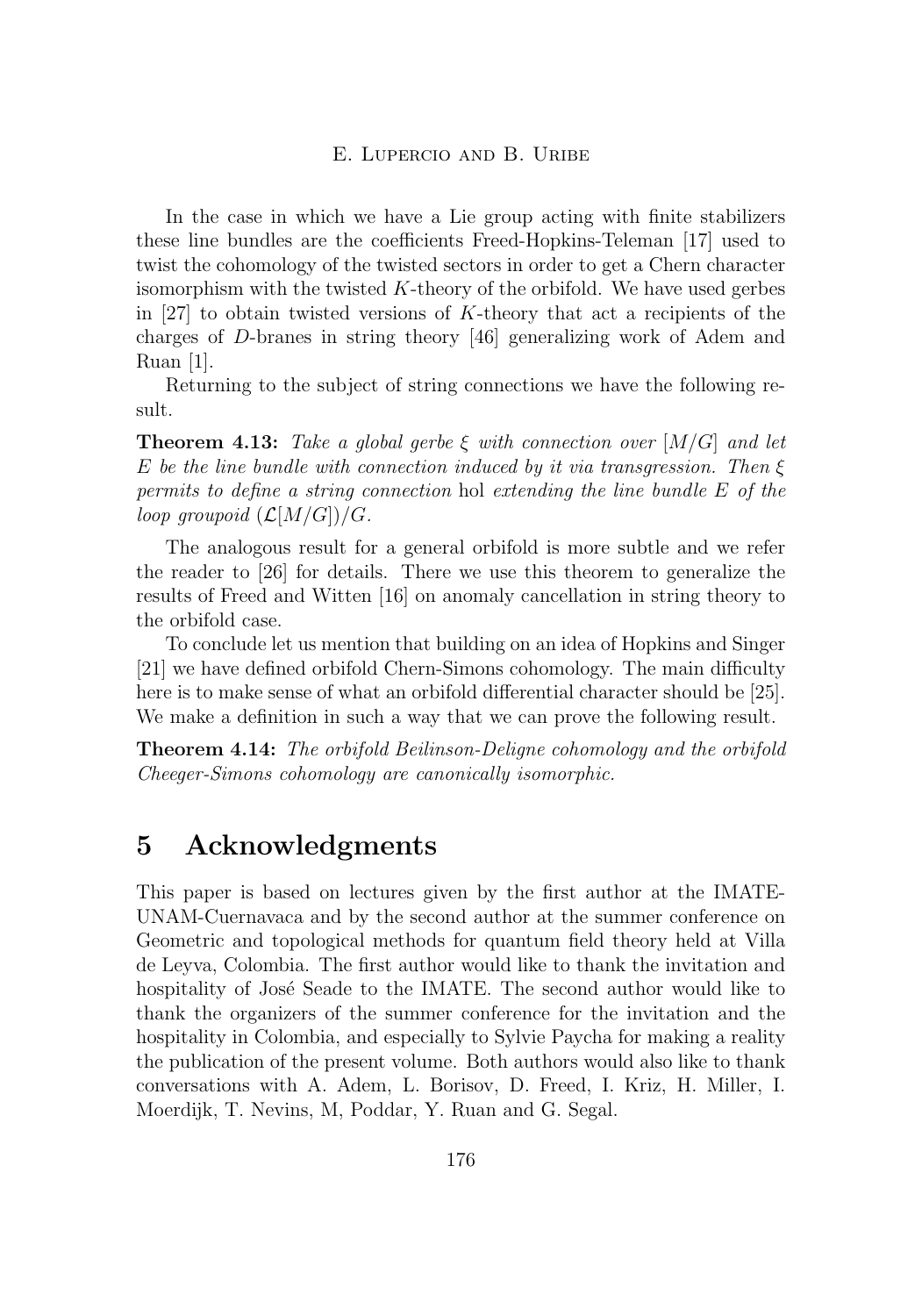#### Gerbes on orbifolds

# <span id="page-23-0"></span>**References**

- [1] A. Adem and Y. Ruan. Twisted orbifold K-theory. arXiv:math. AT/0107168.
- [2] M. Artin. Versal deformations and algebraic stacks. *Invent. Math.*, 27:165–189, 1974.
- [3] M. Artin, A. Grothendieck, and J.L. Verdier. *Théorie des topos et cohomologie étale des schémas. Tome 1: Théorie des topos*. Springer-Verlag, Berlin, 1972. Séminaire de Géométrie Algébrique du Bois-Marie 1963– 1964 (SGA 4), Dirigé par M. Artin, A. Grothendieck, et J. L. Verdier. Avec la collaboration de N. Bourbaki, P. Deligne et B. Saint-Donat, Lecture Notes in Mathematics, Vol. 269.
- [4] P. Bouwknegt, A. L. Carey, V. Mathai, M. K. Murray, and D. Stevenson. Twisted K-theory and K-theory of bundle gerbes. *Comm. Math. Phys.*, 228(1):17–45, 2002.
- [5] J-L. Brylinski. *Loop spaces, characteristic classes and geometric quantization*, volume 107 of *Progress in Mathematics*. Birkhäuser Boston Inc., Boston, MA, 1993.
- [6] S. Carey, L. Johnson and M. Murray. Holonomy on D-branes. arXiv:hepth/0204199.
- [7] J. Cheeger and J. Simons. Differential characters and geometric invariants. In *Geometry and topology (College Park, Md., 1983/84)*, volume 1167 of *Lecture Notes in Math.*, pages 50–80. Springer, Berlin, 1985.
- [8] W. Chen and Y. Ruan. A new cohomology theory for orbifold. arXiv:math.AG/000 4129.
- [9] M. Crainic and I. Moerdijk. A homology theory for étale groupoids. *J. Reine Angew. Math.*, 521:25–46, 2000.
- [10] P. Deligne and D. Mumford. The irreducibility of the space of curves of given genus. *Inst. Hautes Études Sci. Publ. Math.*, (36):75–109, 1969.
- [11] L. Dixon, J. Harvey, C. Vafa, and E. Witten. Strings on orbifolds. II. *Nuclear Phys. B*, 274(2):285–314, 1986.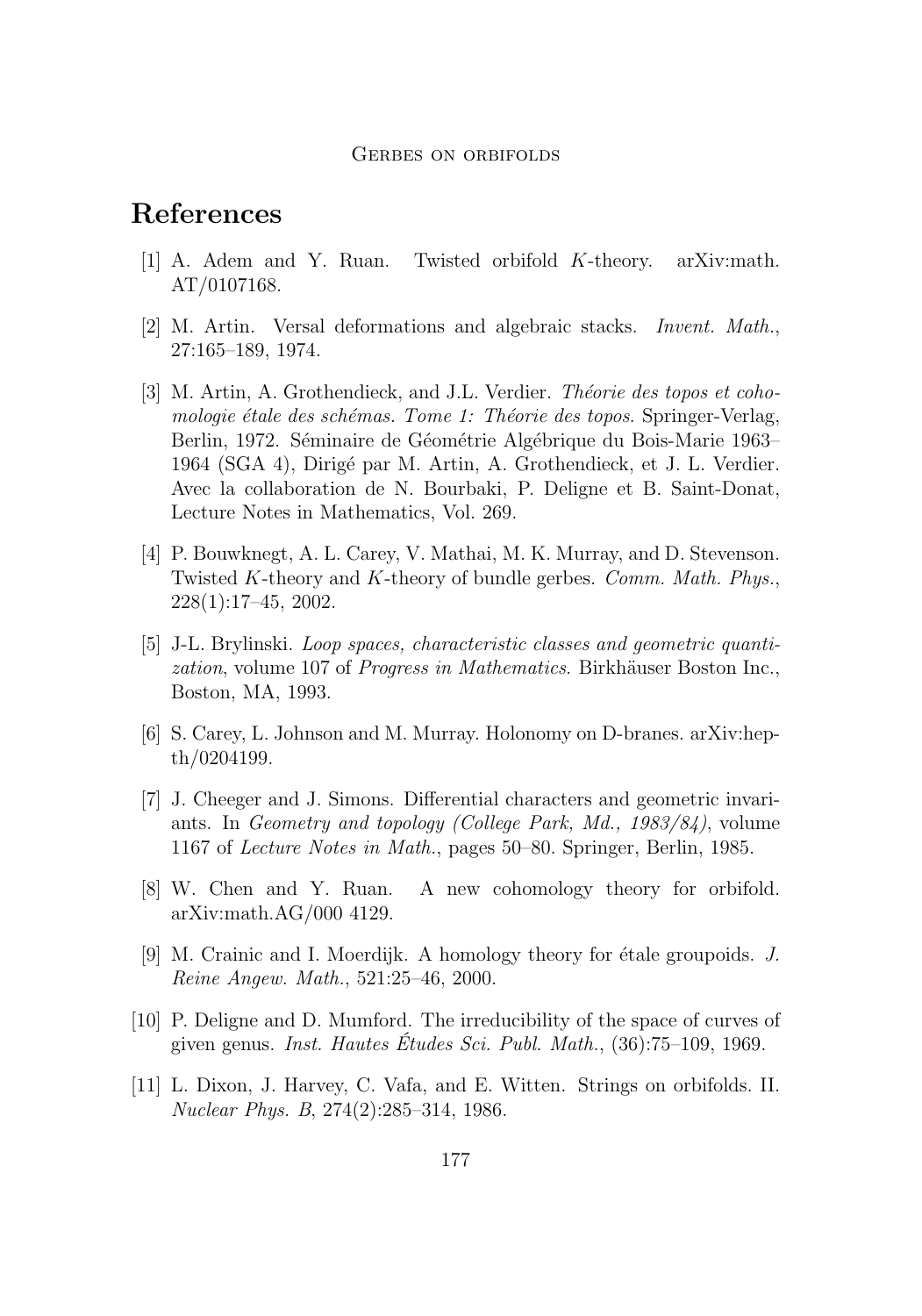- <span id="page-24-0"></span>[12] L. Dixon, J. Harvey, C. Vafa, and E. Witten. Strings on orbifolds. II. *Nuclear Phys. B*, 274(2):285–314, 1986.
- [13] P. Donovan and M. Karoubi. Graded Brauer groups and K-theory with local coefficients. *Inst. Hautes Études Sci. Publ. Math.*, (38):5–25, 1970.
- [14] D. Freed. K-theory in quantum field theory. In *Current developments in mathematics, 2001*, pages 41–87. Int. Press, Somerville, MA, 2002.
- [15] D. Freed and M. Hopkins. On Ramond-Ramond fields and K-theory. *J. High Energy Phys.*, (5):Paper 44, 14, 2000.
- [16] D. Freed and E. Witten. Anomalies in string theory with D-branes. *Asian J. Math.*, 3(4):819–851, 1999.
- [17] M. Freed, D. Hopkins and C. Teleman. Twisted equivariant K-theory with complex coefficients. arXiv:math.AT/0206257.
- [18] K. Gomi and Y. Terashima. Higher-dimensional parallel transports. *Math. Res. Lett.*, 8(1-2):25–33, 2001.
- [19] A. Haefliger. Groupoïdes d'holonomie et classifiants. *Astérisque*, (116):70–97, 1984. Transversal structure of foliations (Toulouse, 1982).
- [20] N. Hitchin. Lectures on special lagrangian submanifolds. arXiv:math.DG/9907034.
- [21] M.J. Hopkins and I.M. Singer. Quadratic functions in geometry, topology,and m-theory. arXiv:math.AT/0211216.
- [22] T. Kawasaki. The signature theorem for V -manifolds. *Topology*, 17(1):75–83, 1978.
- [23] T. Kawasaki. The Riemann-Roch theorem for complex V -manifolds. *Osaka J. Math.*, 16(1):151–159, 1979.
- [24] T. Kawasaki. The index of elliptic operators over V -manifolds. *Nagoya Math. J.*, 84:135–157, 1981.
- [25] E. Lupercio and B. Uribe. Differential characters for orbifolds and string connections i. arXiv:math.DG/0311008.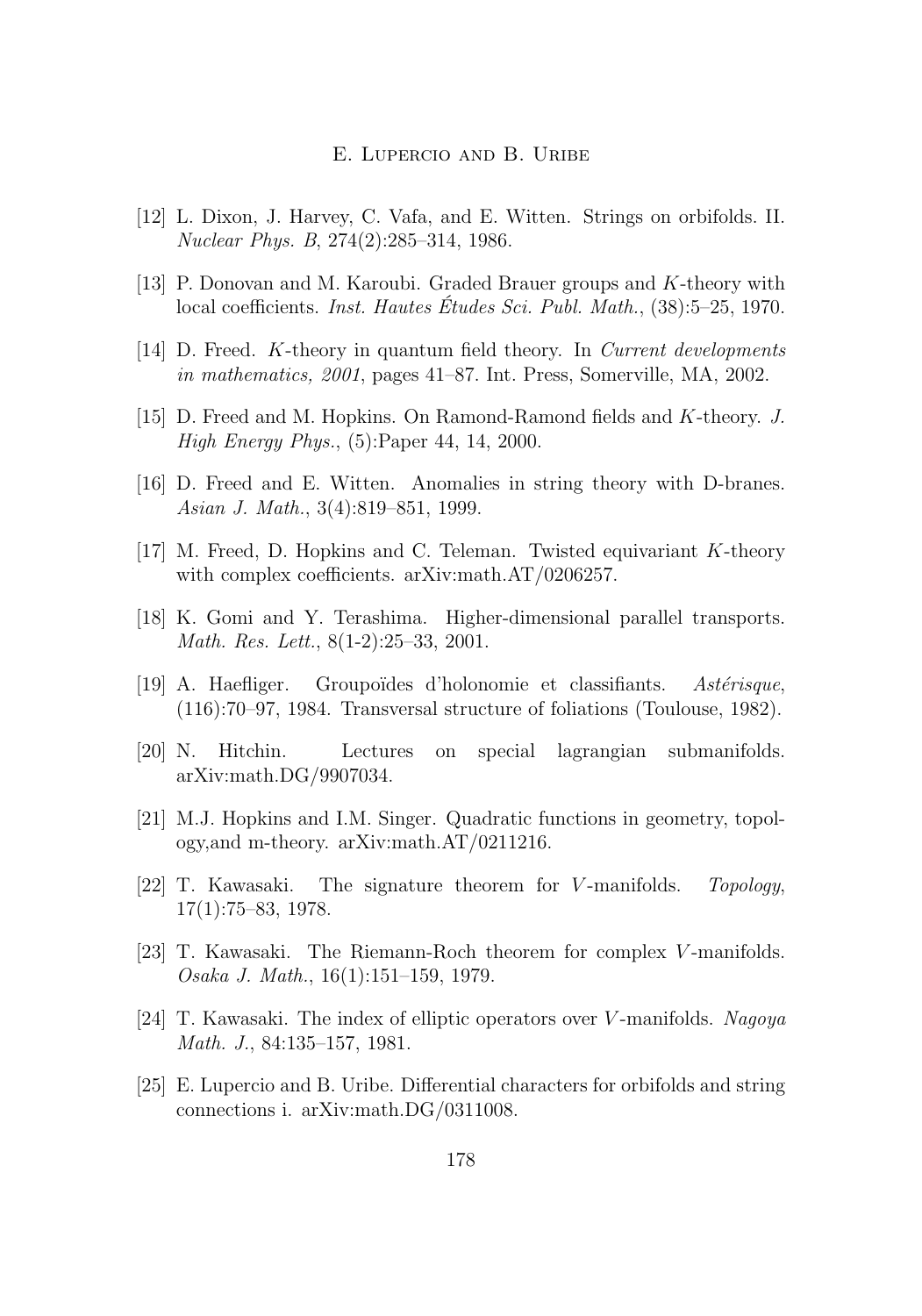#### Gerbes on orbifolds

- <span id="page-25-0"></span>[26] E. Lupercio and B. Uribe. Differential characters for orbifolds and string connections ii. In preparation.
- [27] E. Lupercio and B. Uribe. Gerbes over orbifolds and twisted k-theory. arXiv:math.AT/0105039, to appear in Comm. Math. Phys.
- [28] E. Lupercio and B. Uribe. Holonomy for gerbes over orbifolds. arXiv:math.AT/0307114.
- [29] E. Lupercio and B. Uribe. Inertia orbifolds, configuration spaces and the ghost loop space. arXiv:math.AT/0210222, to appear in Quart. Jour. of Math.
- [30] E. Lupercio and B. Uribe. Deligne cohomology for orbifolds, discrete torsion and B-fields. In *Geometric and Topological methods for Quantum Field Theory*. World Scientific, 2002.
- [31] E. Lupercio and B. Uribe. Loop groupoids, gerbes, and twisted sectors on orbifolds. In *Orbifolds in mathematics and physics (Madison, WI, 2001)*, volume 310 of *Contemp. Math.*, pages 163–184. Amer. Math. Soc., Providence, RI, 2002.
- [32] I. Moerdijk. Classifying topos and foliations. *Ann. Inst. Fourier*, 41:189– 209, 1991.
- [33] I. Moerdijk. Proof of a conjecture of A. Haefliger. *Topology*, 37(4):735– 741, 1998.
- [34] I. Moerdijk and D. A. Pronk. Orbifolds, sheaves and groupoids. K*-Theory*, 12(1):3–21, 1997.
- [35] I. Moerdijk and D. A. Pronk. Simplicial cohomology of orbifolds. *Indag. Math. (N.S.)*, 10(2):269–293, 1999.
- [36] Y. Ruan. Discrete torsion and twisted orbifold cohomology. arXiv:math.AG/0005299.
- [37] Y. Ruan. Gerbes and twisted orbifold quantum cohomology. Preprint.
- [38] Y. Ruan. Stringy geometry and topology of orbifolds. In *Symposium in Honor of C. H. Clemens (Salt Lake City, UT, 2000)*, volume 312 of *Contemp. Math.*, pages 187–233. Amer. Math. Soc., Providence, RI, 2002.